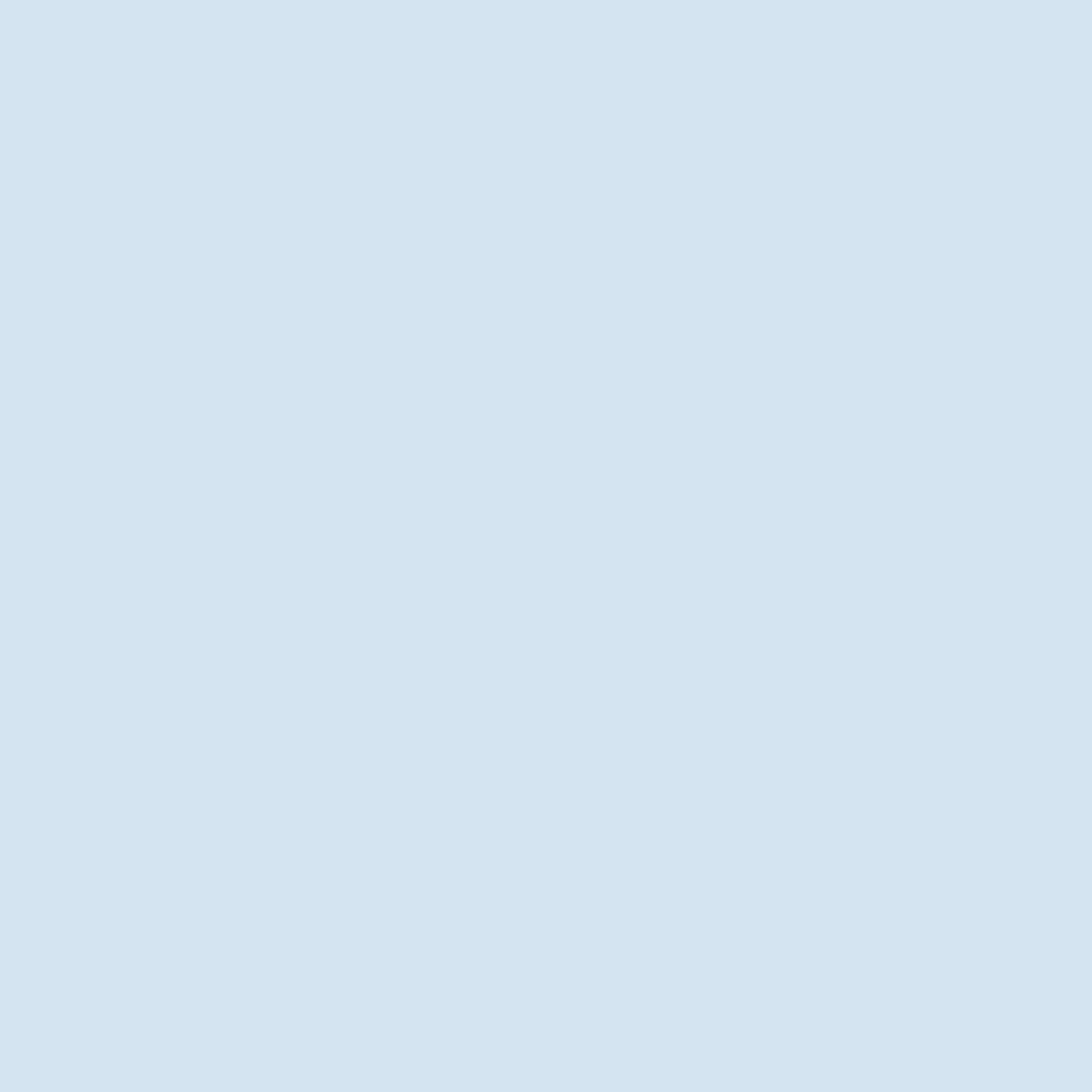# **Table of Contents**

#### Your Braq Cube™

#### **Braq Cube™ Series**

| Brag Cube™ 4C/4CA |  |
|-------------------|--|
|                   |  |

#### Braq Cube<sup>™</sup> Modes

#### **Beam Angles**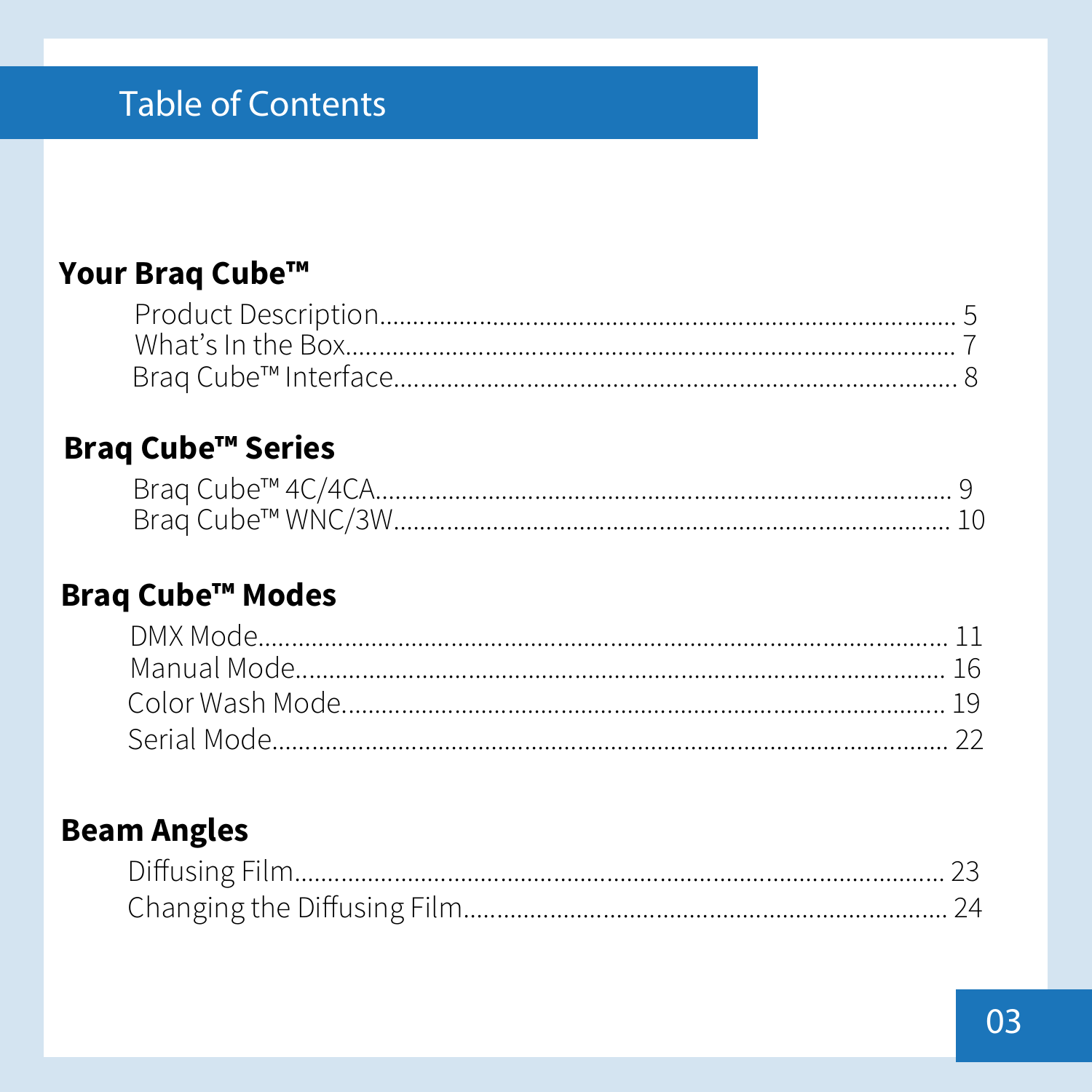# **Table of Contents**

## **Mounting and Configuration**

| Linear Array.  |  |
|----------------|--|
| Safety Cables. |  |

#### **Braq Cube™ Support**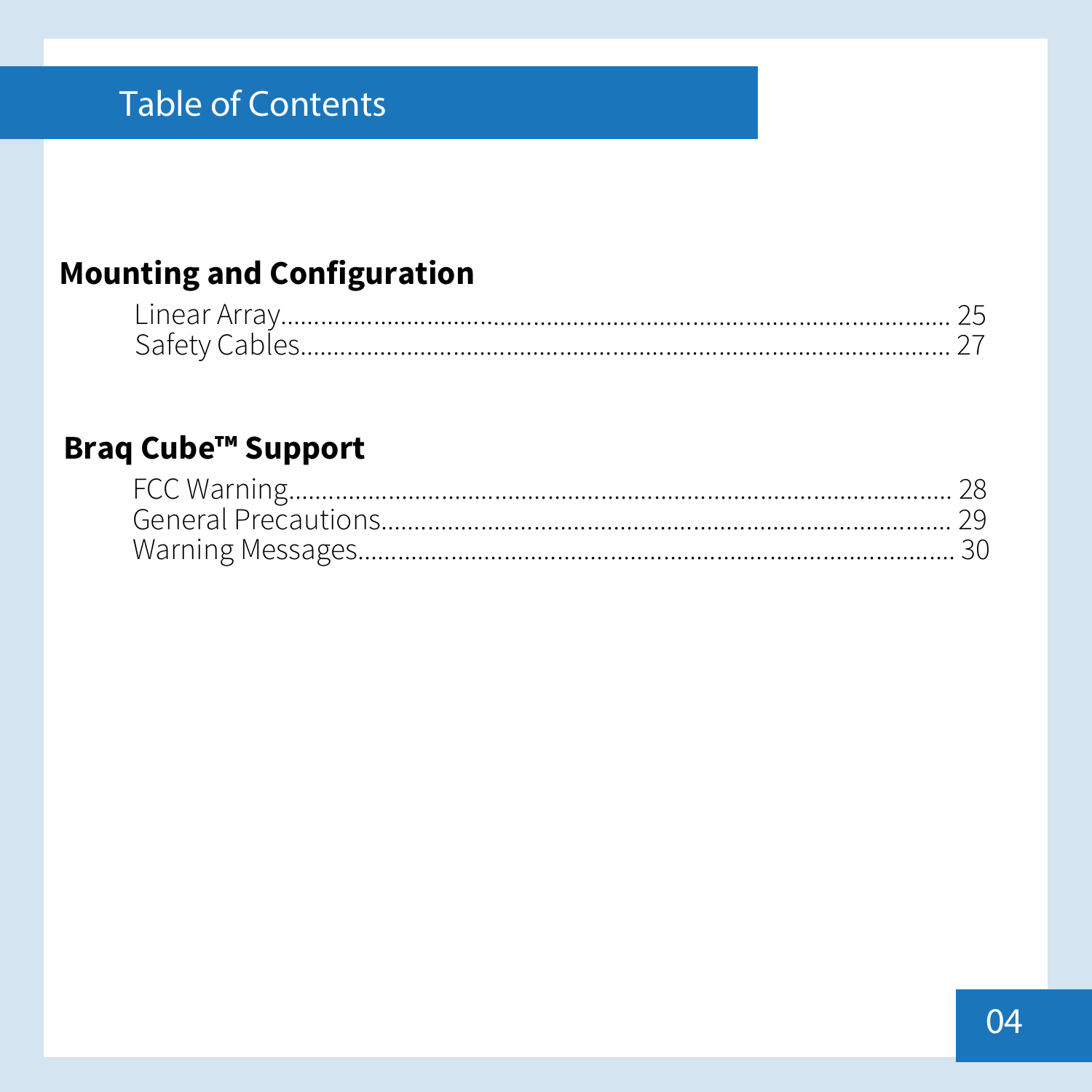## Product Description

#### **Braq Cube™**

Rosco's innovative Braq Cube™ series of LED wash lights packs 100 watts outputting more than 7100 lumens into a compact and portable 5 inch cube! The sleek yet rugged, geometric design of the Braq Cube™ is perfectly at home in entertainment environments, museums, stores and lobbies, built into sets, truss and lighting rigs of all styles.

These luminaires offer the flexibility and versatility needed for any type of lighting challenge. No expensive external power supply or ballast is required, the Braq Cube™ plugs directly into the wall anywhere in the world, automatically adjusting to mains power from 90-240vAC 50-60hz. Drawing less than an amp of current, more than 20 Braq Cubes™ can be plugged into a single 20A circuit!

An intuitive LCD control panel sets virtually every aspect of the lights including a master-slave configuration for fast lighting set-ups. Completely flicker free diming is available via DMX (in 8 or 16 bit resolution).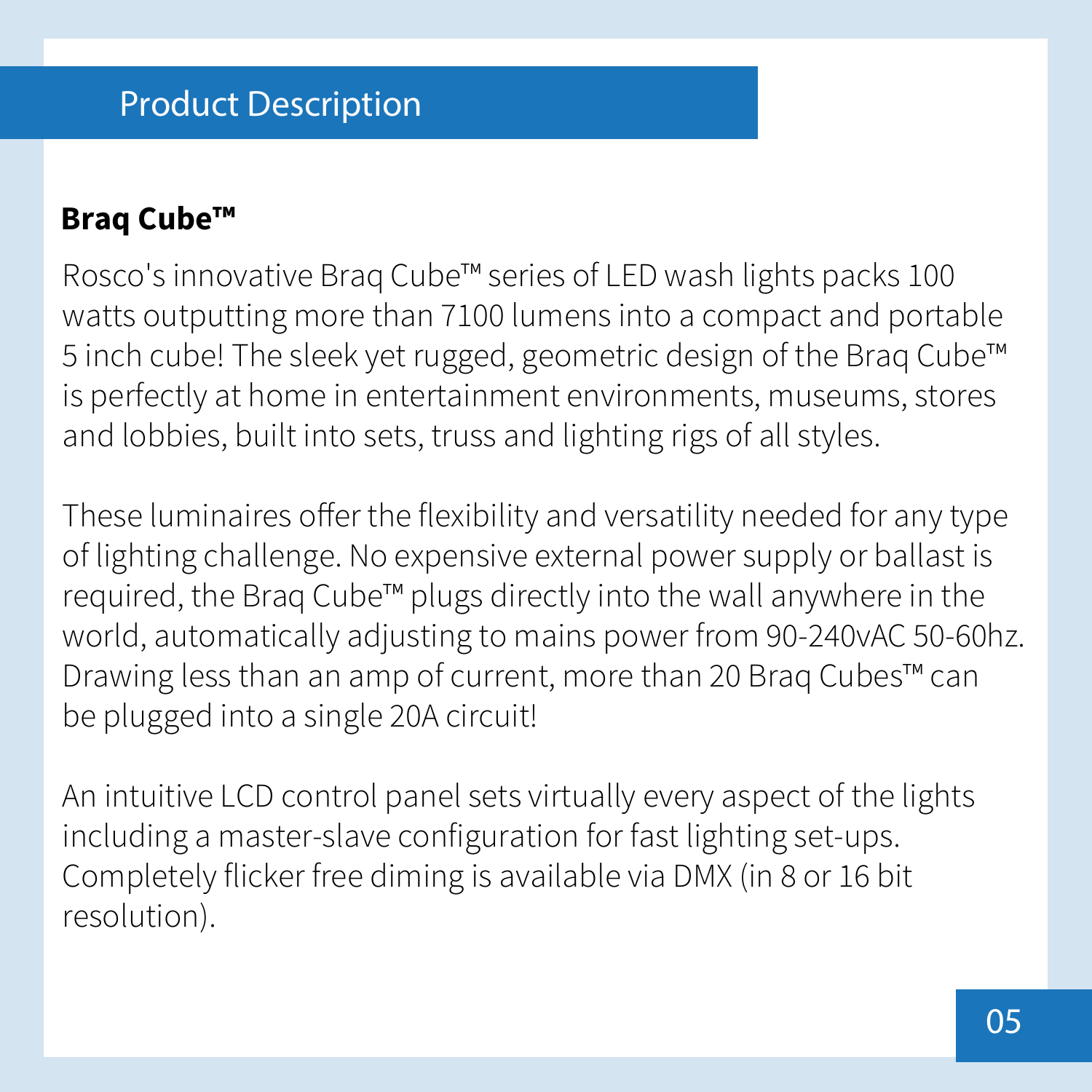Weighing just 3-1/2 pounds, mounting these compact 5 inch cubes is limited only by the imagination of the installer. The novel through bolted yoke design allows units to be easily ganged into multi-unit strips and arrays for greater output and coverage. With a simple cable jumper you can use Braqs to output power to the adjacent fixtures.

Available in versions that offer full quad chip color mixing and tuneable color temperature white light, the Braq Cube™ luminaires are the smallest, most feature packed and affordable, professional grade LED wash lights on the market.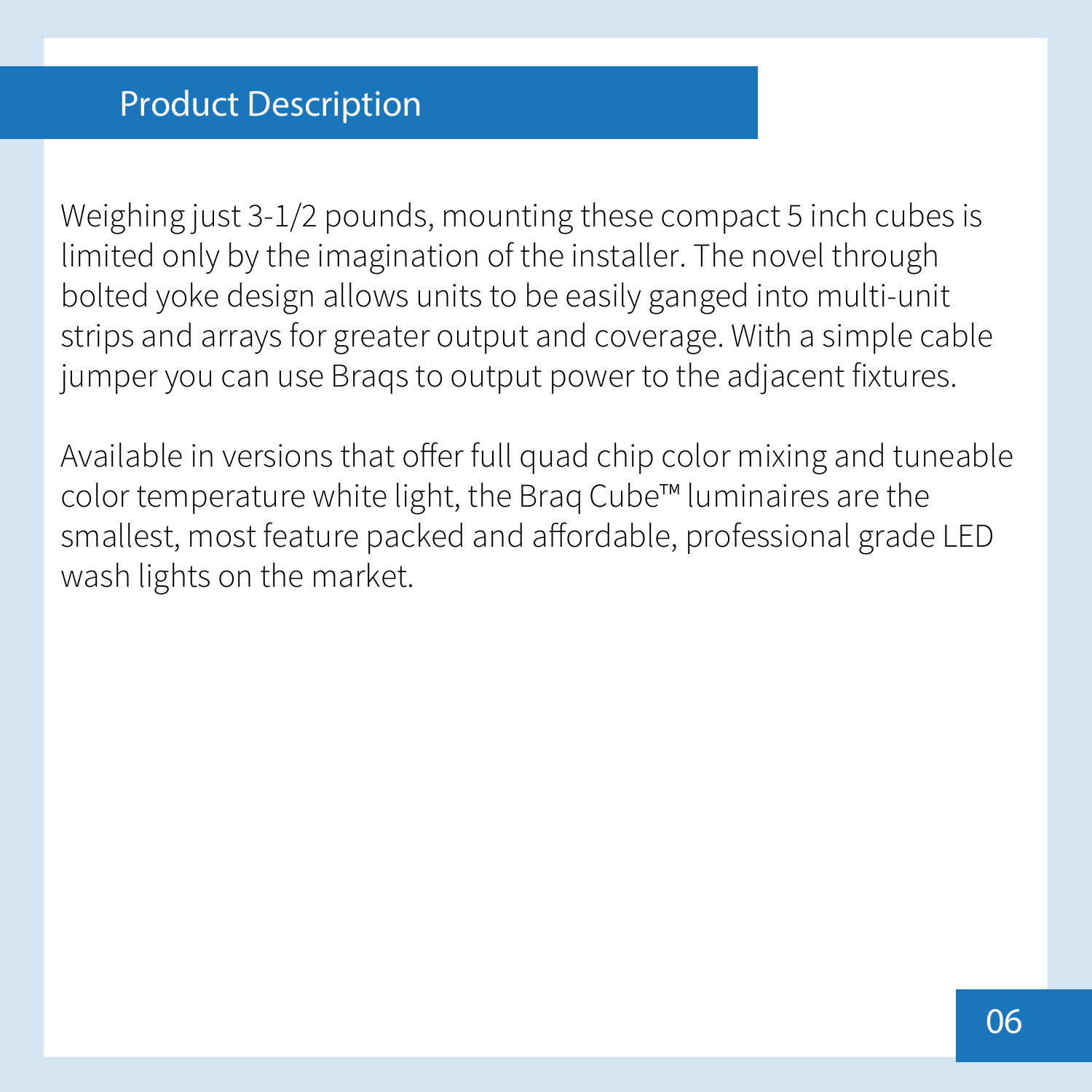# What's In the Box



**[2]** Power Option **[3]** Diffuser Pack



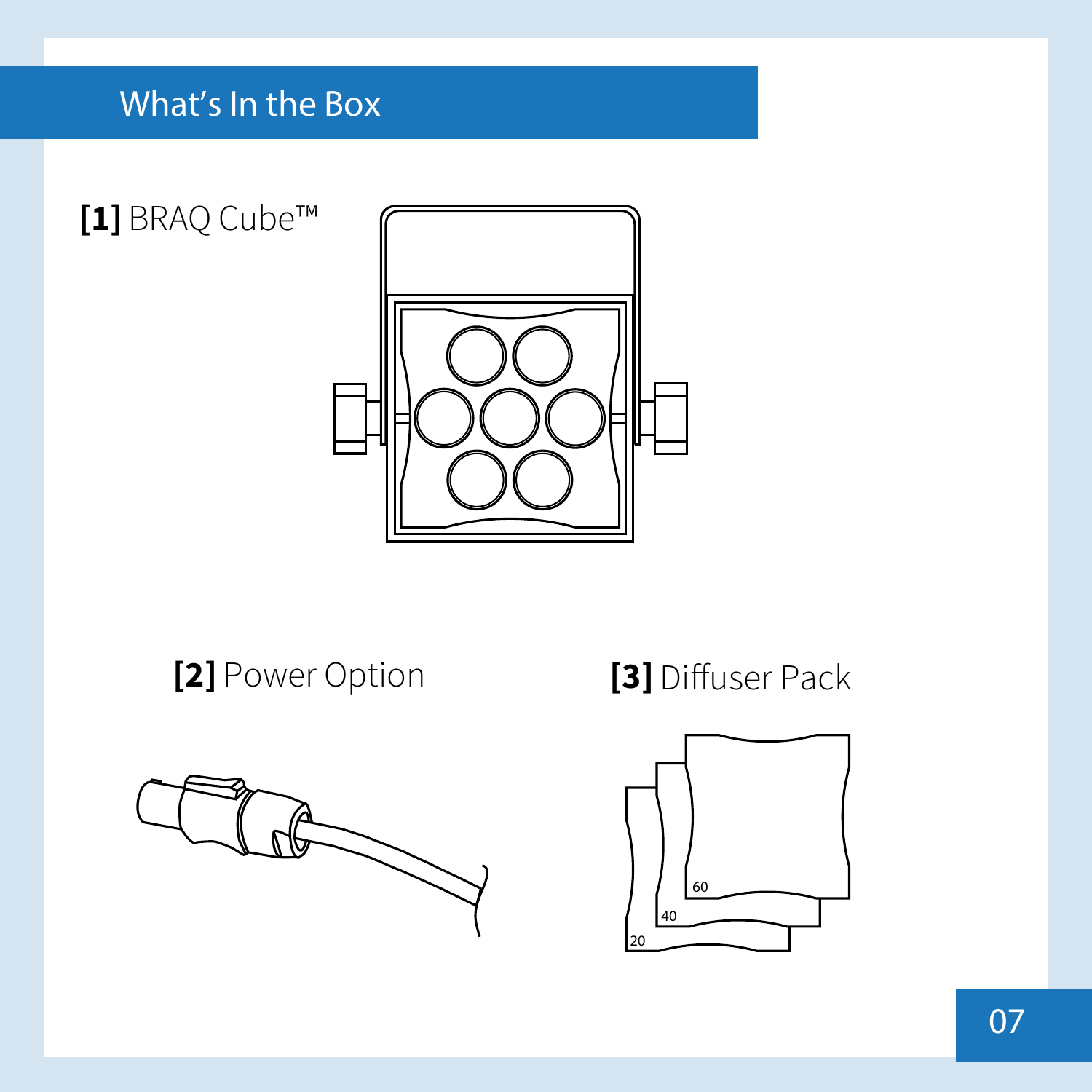## BRAQ Cube™ Interface

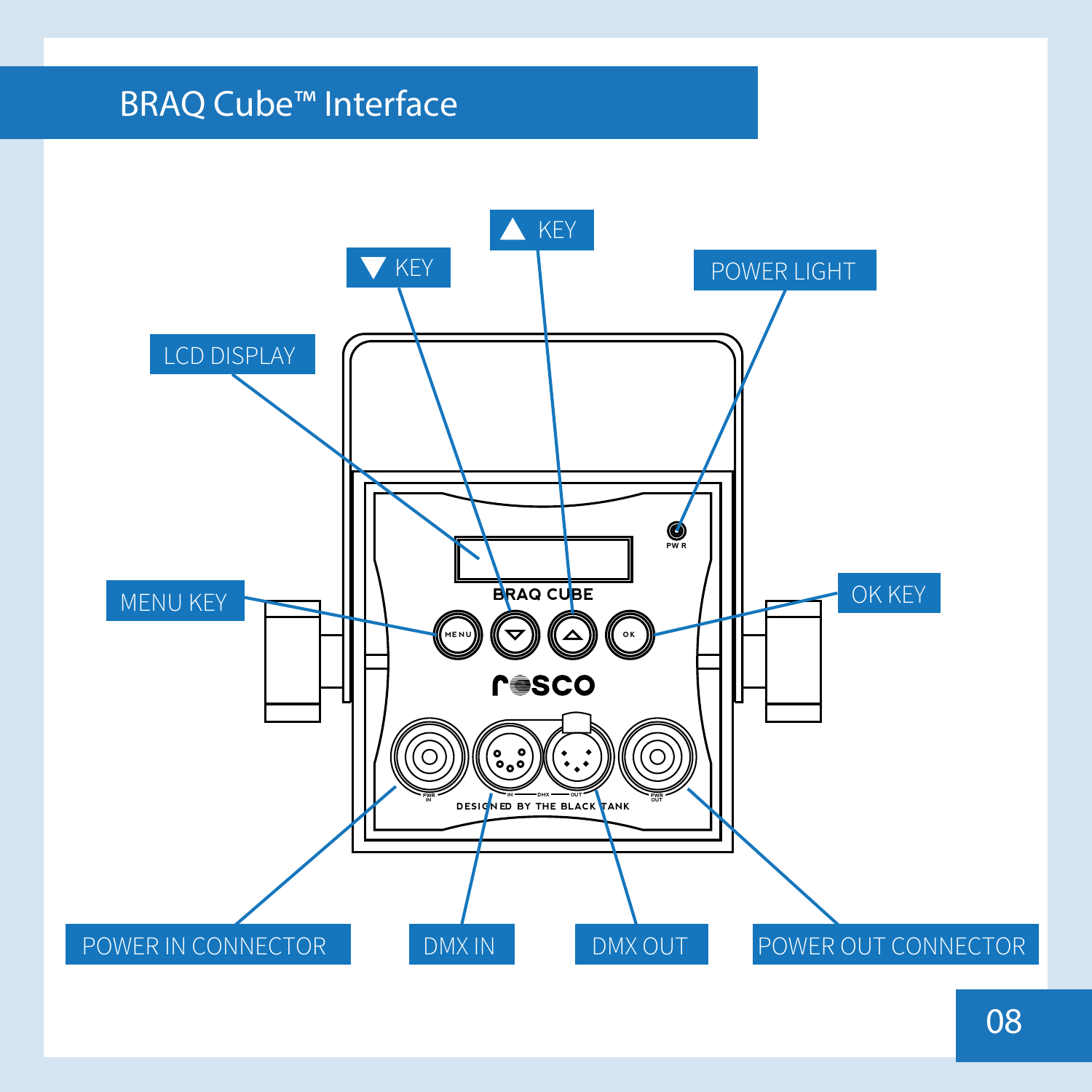## BRAQ CUBE™ 4C/4CA



From walls to washes to uplighters, the Braq Cube™ 4C/4CA color mixing wash light offers a designer maximum creativity in a tiny package. Using best in class RGBW quad color, multi channel chips, a gorgeous palette of saturated, mid-tone and pale tint colors can be dialed in at the touch of a button. And of course, a true white is always available as well, not the unflattering mixed amber compromise found in other lights. Brag Cube 4CA offers an RGBA color mixing option, incorporating a unique

phosphor-converted Amber LED chip to provide rich, warm colors popular with many architectural applications. Smart programming in the Braq Cube<sup>™</sup> 4C/4CA includes a stand-alone color wash mode or allows multiple units to be easily slaved together, synchronized and offset using self-generated DMX for color chases and other dynamic lighting patterns without a console. Use it alone, configured in strips & arrays or built-in for virtually any application needing colored light - from stage, studios and location, bars and casinos, to stores, windows and lobbies.

**NOTE:** The luminaire should be positioned so that prolonged staring into the luminaire at a distance closer than 3.3m is not expected.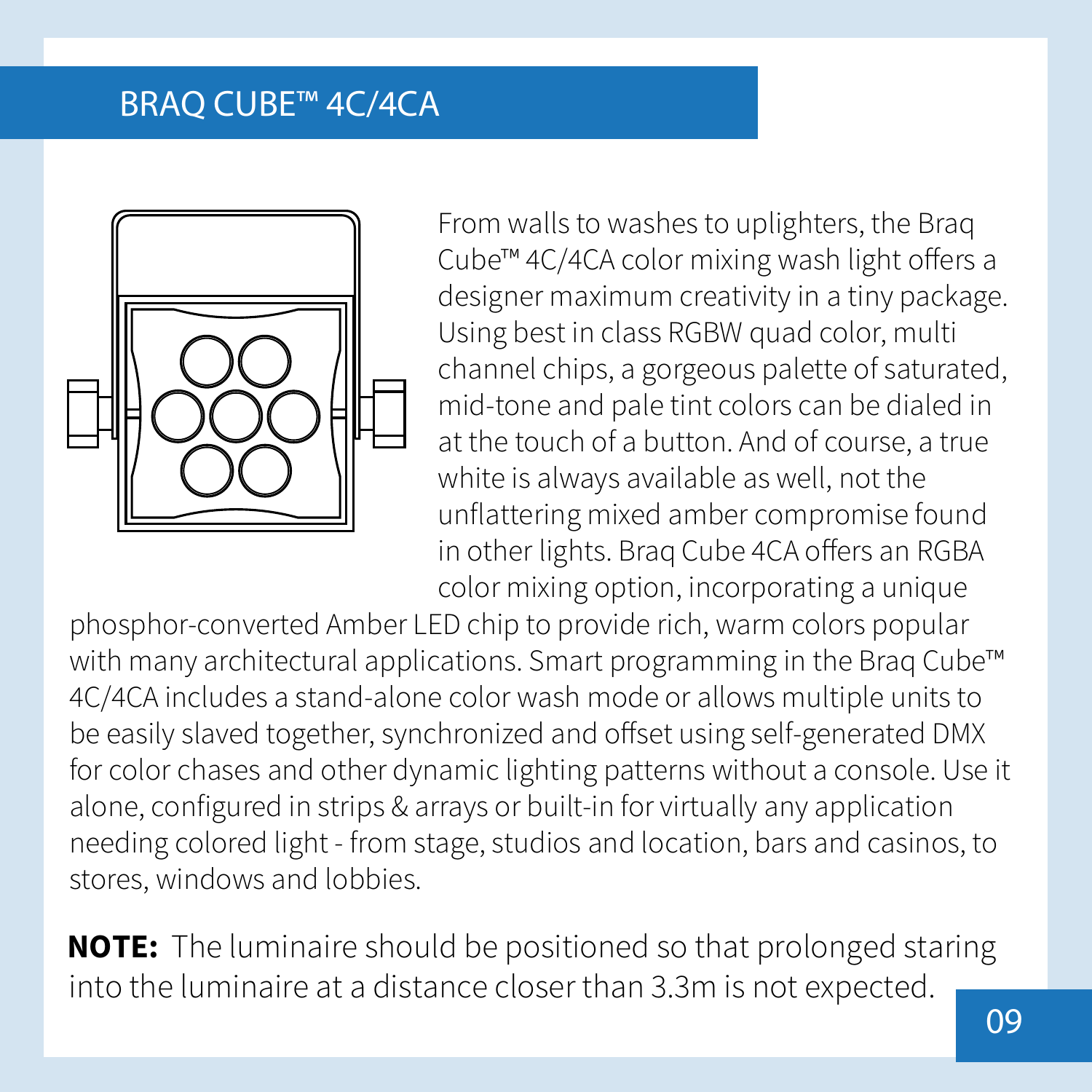## BRAQ CUBE™ WNC/3W



Size matters. But quality of light matters more! The Braq Cube™ WNC embodies what every lighting professional needs - A bright, tunable, beautiful white light. Using 21 high quality Cree XML 4W emitters, the WNC outputs 7100 lumens and can adjust from 2700K to 6500K. A mix of warm, neutral and cool LEDs insure excellent rendering across all color temperatures making it perfect for use on TV or film sets, in retail lighting, museums,

architecture, photography studios or any white light application. A 3W option provides a fixed 2700K color temperature popular with many hospitality venues.

**NOTE:** The luminaire should be positioned so that prolonged staring into the luminaire at a distance closer than 0.31m is not expected.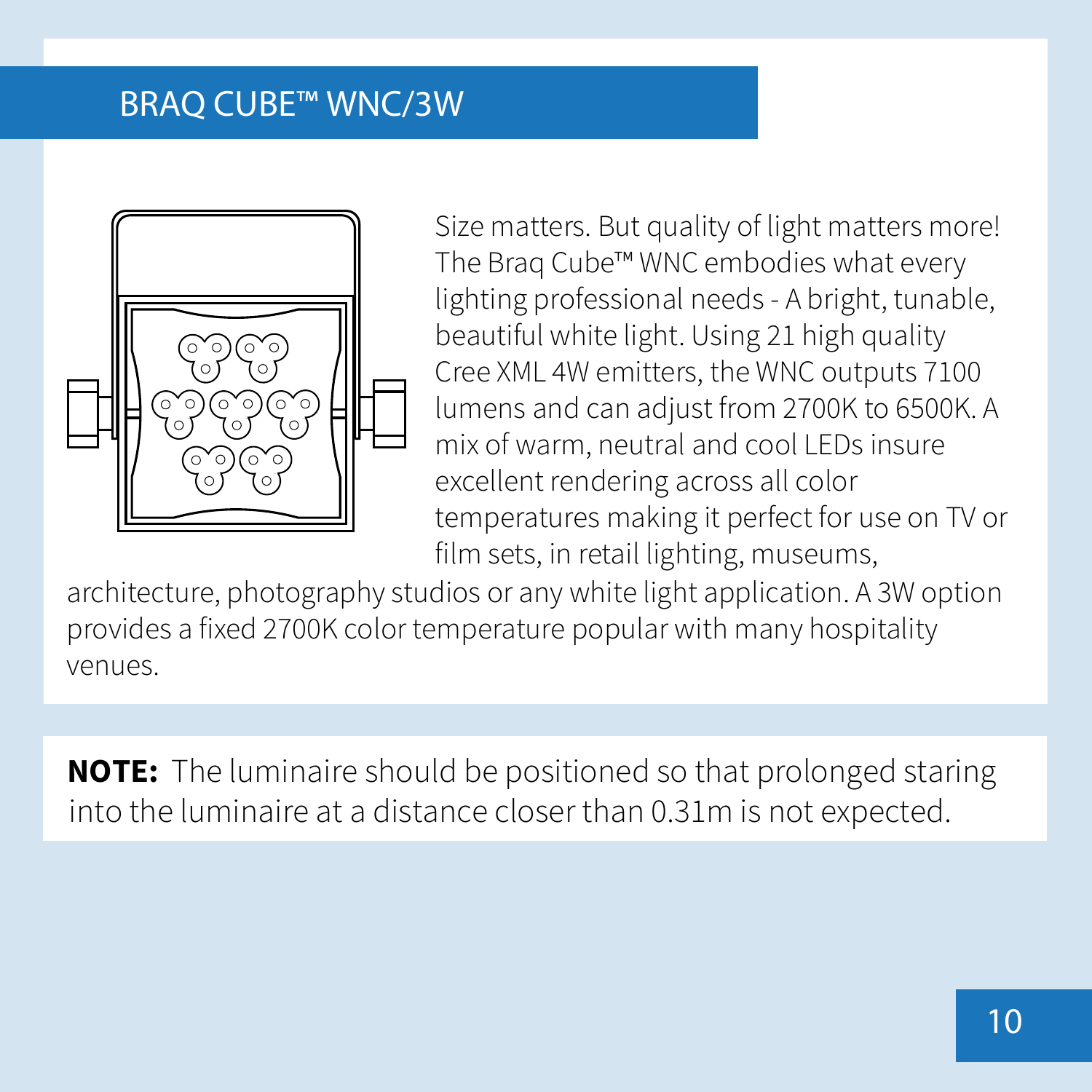

In DMX mode, the unit is controlled by the data it receives on the 5-pin XLR connectors located on the rear panel. The number of DMX channels required to control the fixture is dependent on the factory setting in use (for example - Four Color Braq Cubes™ use four DMX channels while three color Braq Cubes™ use three).

**NOTE:** A three-pin to five-pin DMX adapter may be used with the fixture as well.

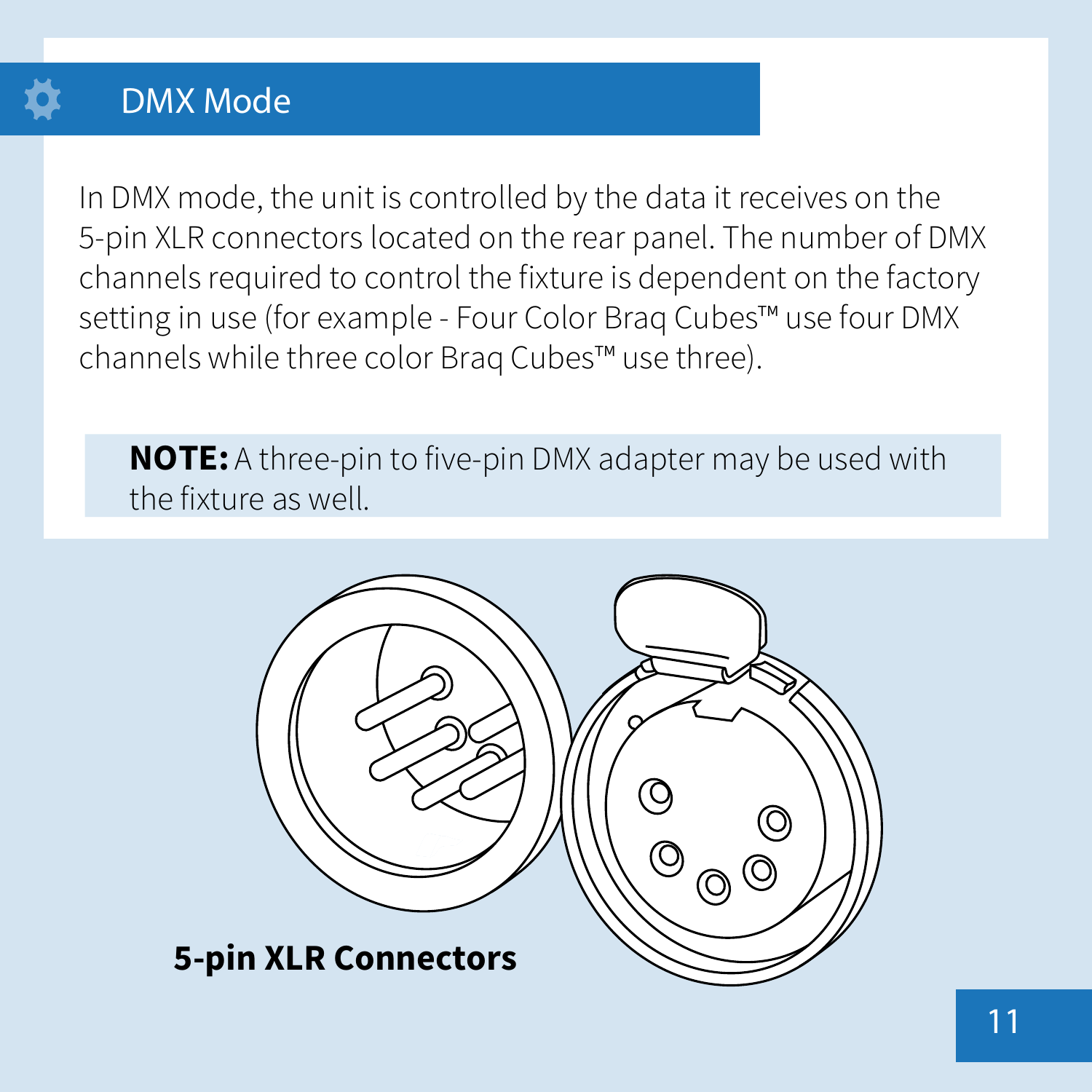# DMX Mode

There are four user settings that can be adjusted in DMX mode. The current value of each setting is shown on the main screen.

DMX001 8bit Fade0 Universe1 Temp=77F

## **DMX Address:**

address using the  $\blacktriangle$  or  $\nabla$  keys, and press **OK**. To change the DMX address, press **MENU** until **"CHANGE DMX ADDRESS?"** appears on the LCD, and press **OK**. Select the desired DMX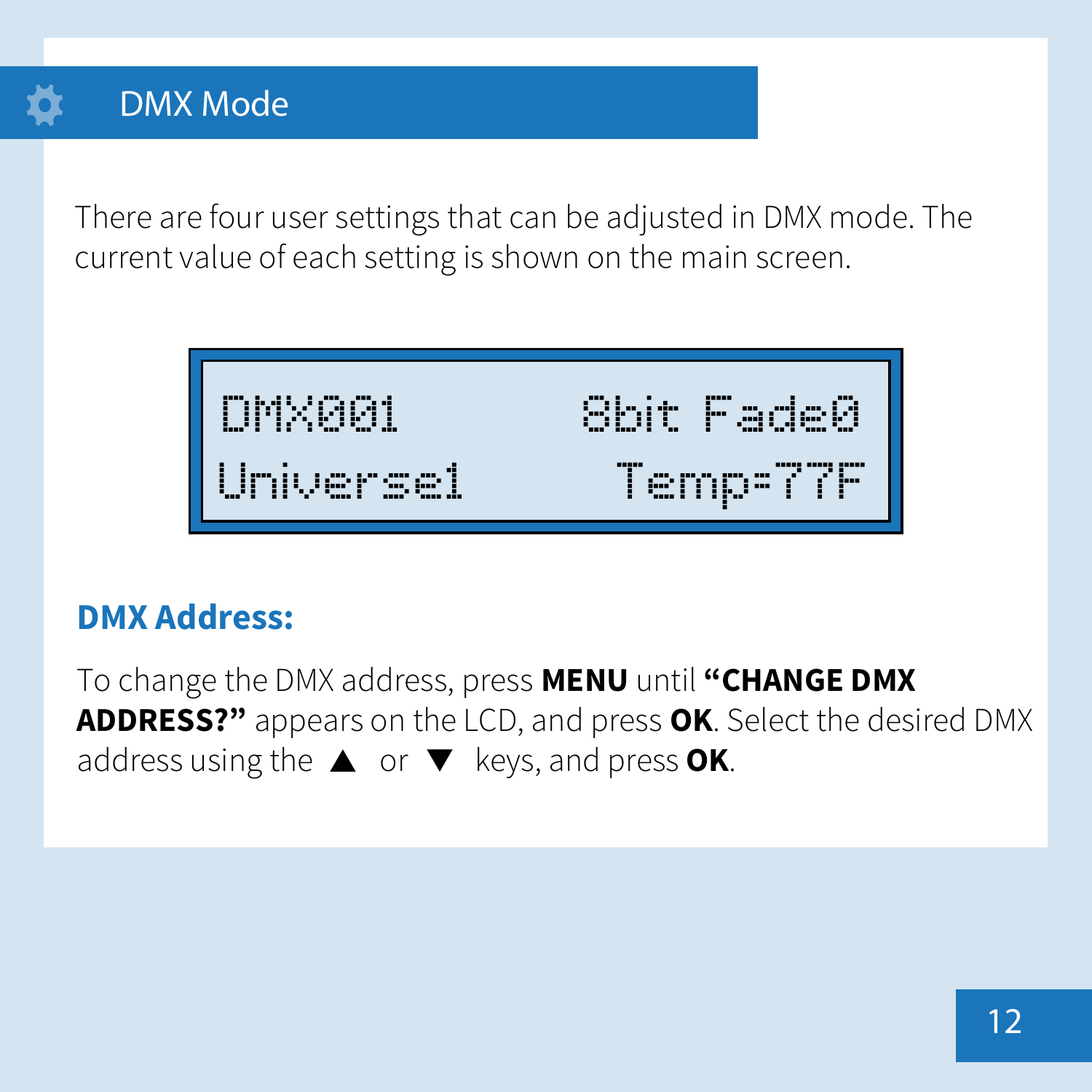# DMX Mode

# **Universe1 or Universe2**

The Braq Cube™ can be controlled via two unique DMX universes. DMX can be input on pins 2&3 (Universe1) or pins 4&5 (Universe2) via the 5 pin DMX connectors on the rear panel. This allows two complete universes of DMX to be transmitted on a single cable.



To change from Universe1 to Universe2 (or from Universe2 to Universe1) press **MENU** until **"SET TO UNIVERSE 2?"** or **"SET TO UNIVERSE 1?"** appears on the LCD, then press **OK**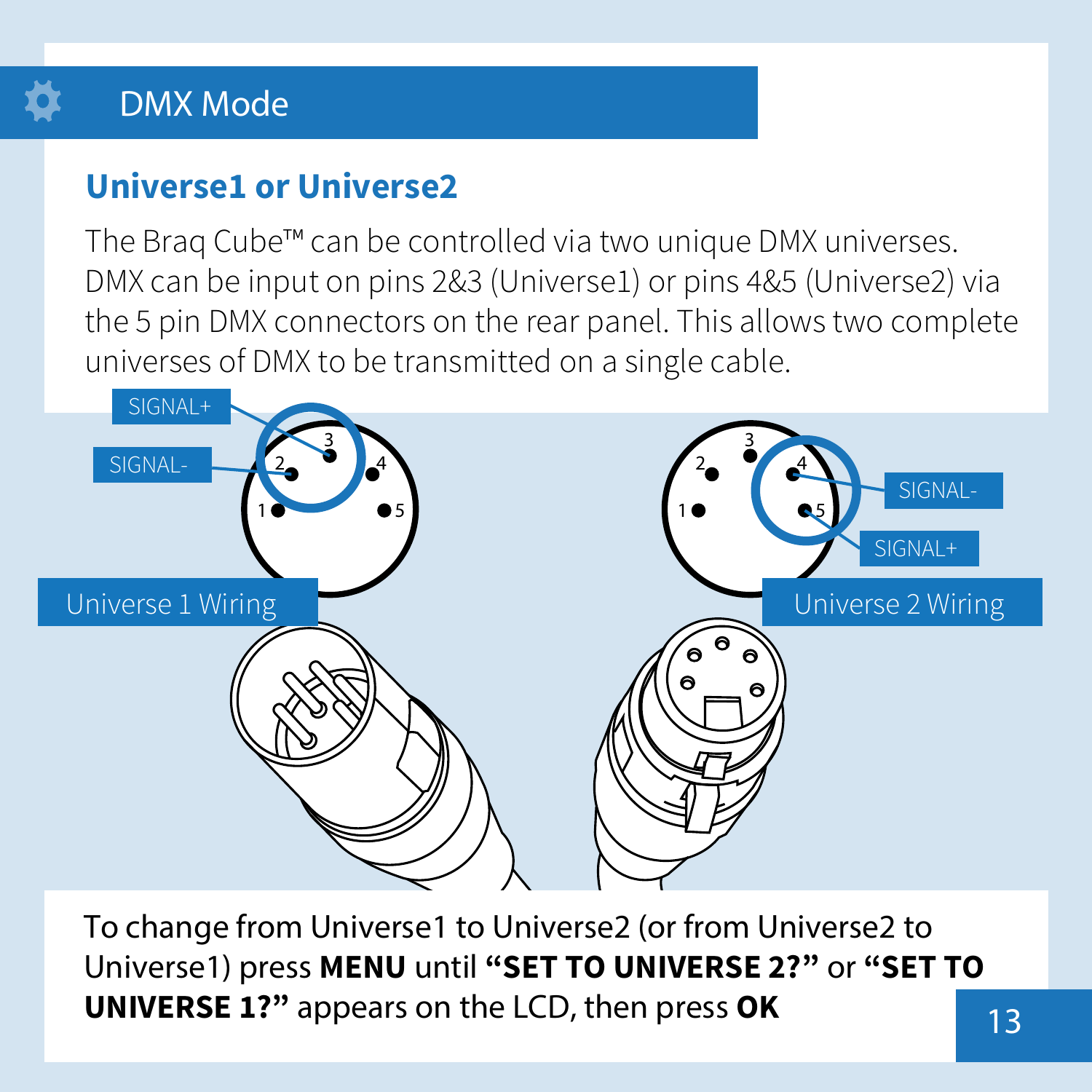# DMX Mode

# **8 bit or 16 bit DMX:**

The fixture can run in either 8 bit or 16 bit DMX mode. In 8 bit mode, The Braq Cube™ accepts one DMX channel for each color. In 16 bit mode, two channels are required for each color. To change from 8 bit to 16 bit mode or from 16 bit to 8 bit press **MENU** until **"SET TO 16BIT DMX?" or "SET TO 8BIT DMX?"** appears on the LCD, then press **OK**.

# **Filament Fade:**

An incandescent lamp has a slight delay, or lag with changing intensities where as an LED responds instantly. The difference is most noticeable during a theatrical black out. The Braq Cube™ can emulate an incandescent lamp by selecting one of the Tungsten Fade settings.

To change the Tungsten Fade setting, press **MENU** until **"CHANGE FILAMNT FADE?"** appears on the screen, and press **OK**. Select from "OFF", "1 (MIN)", "2 (MID)" or "3 (MAX)" using the  $\blacktriangle$  or  $\nabla$ keys, and press **OK**. A setting of **"3 (MAX)"** provides the greatest delay. A setting of "0" will turn the Filament Fade off, and allow the LEDs to respond instantly to changing DMX input.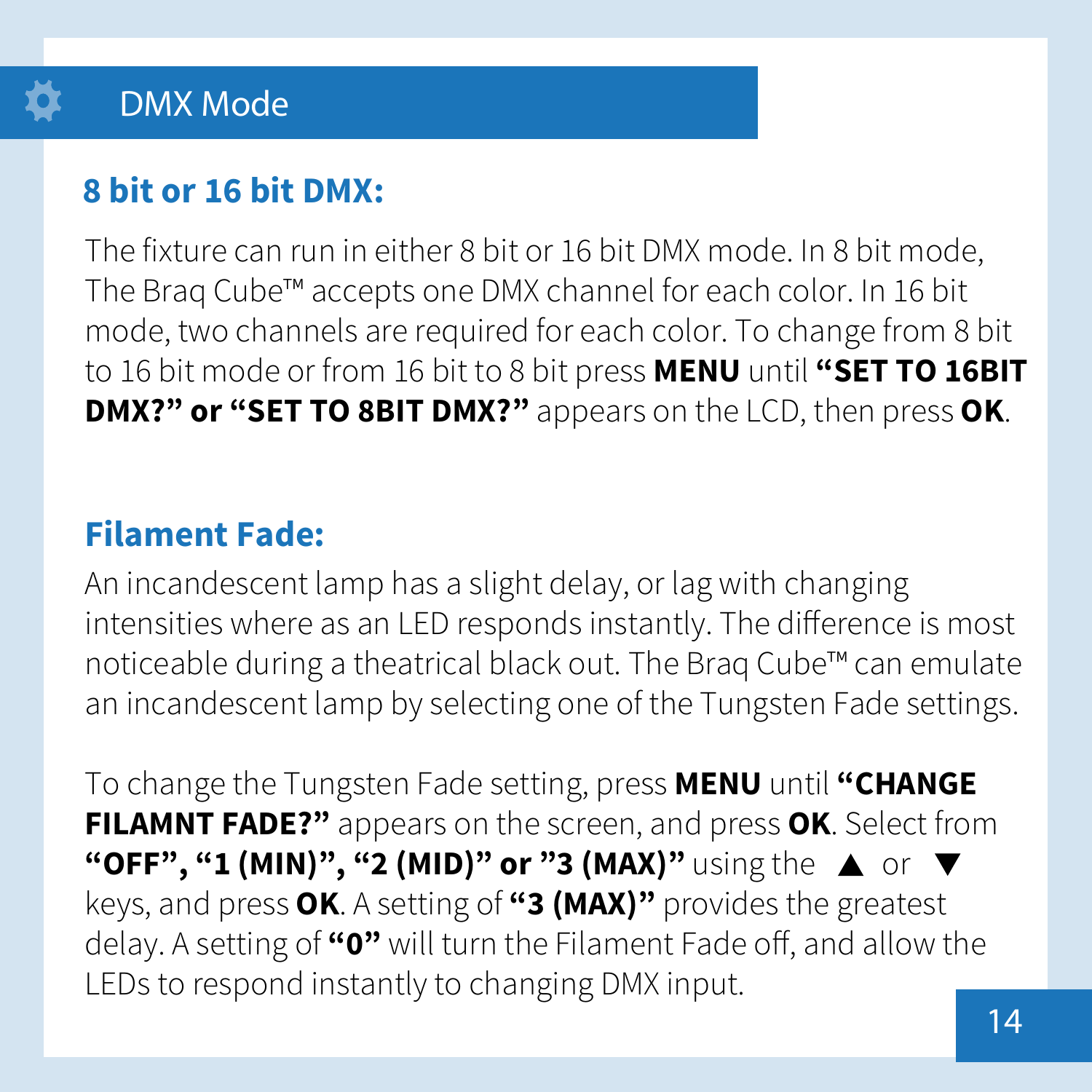

## **DMX Channel Layout:**

## **8 BIT MODE:**

#### **16 BIT MODE:**

#### **4C/4CA**

- 1 Red
- 2 Green
- 3 Blue
- 4 White/Amber

#### **WNC**

- 1 Warm
- 2 Neutral
- 3 Cool

#### **3W**

1 - All Warm LEDs

#### **4C/4CA**

- 
- 
- 
- 4 Green Fine
- 1 Red Coarse 5 Blue Coarse
- 2 Red Fine 6 Blue Fine
- 3 Green Coarse 7 White/Amber Coarse
	- 8 White/Amber Fine

#### **WNC**

- 
- 
- 
- 1 Warm Coarse 4 Neutral Fine
- 2 Warm Fine 5 Cool Coarse
- 3 Neutral Coarse 6 Cool Fine

#### **3W**

- 1 All Warm LEDs Coarse
- 2 All Warm LEDs Fine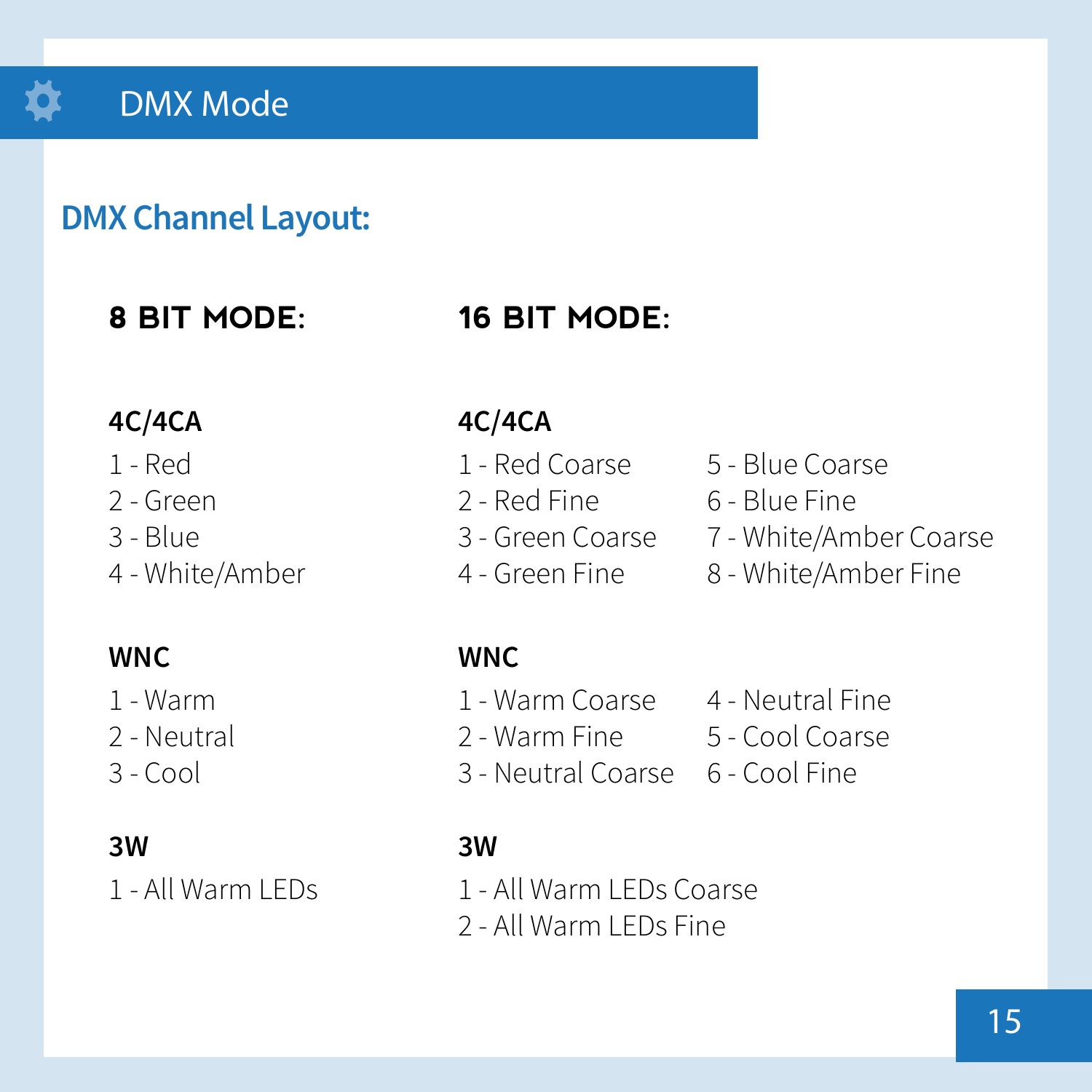**WARNING:** DO NOT CONNECT ANY BRAQ CUBE™ IN MANUAL MODE TO ANY OTHER DMX SENDING DEVICE AS CONTENTION ON THE DMX512 INPUT WILL RESULT.

In Manual Mode, the Braq Cube™ can be controlled directly from its rear panel without the need of a DMX console or a DMX control device. Standalone control capabilities vary according to the factory setting in use (Four Color and Three Color). Factory settings are password protected but can be adjusted. Contact the manufacturer for more information.

(All stand-alone, DMX address and configuration settings are non-volatile, meaning they will not change if power is lost or switched off and restored. When set to manual mode the Brag Cube™ operates as a DMX Master and is sending DMX512 data.)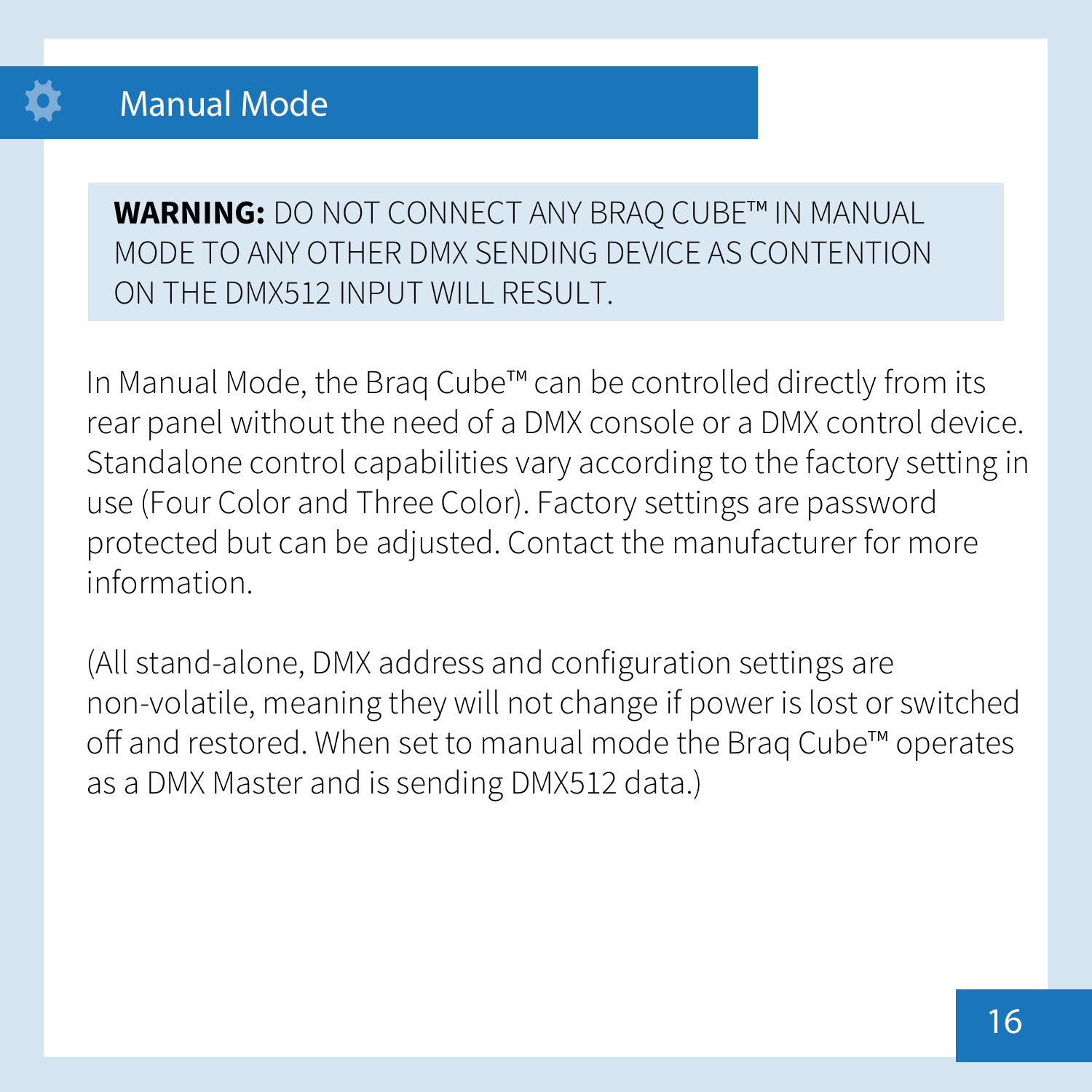

# **Braq Cube™ 4C/4CA**

Manual mode allows you to set the color of your fixture's LEDs adjusting the intensity of the LEDs using the rear panel and the LCD display. The current value of each setting is shown on the main screen.

| MANUAL |       | Temp=77F |           |
|--------|-------|----------|-----------|
| R000.  | -6000 |          | B000 W000 |

To adjust color values, press the **MENU** key until the desired color is listed on the LCD screen. Press  $OK$ . Use the  $\triangle$  or  $\nabla$  keys to select a value between "0" and "255". Then press OK. Press MENU to select the next color.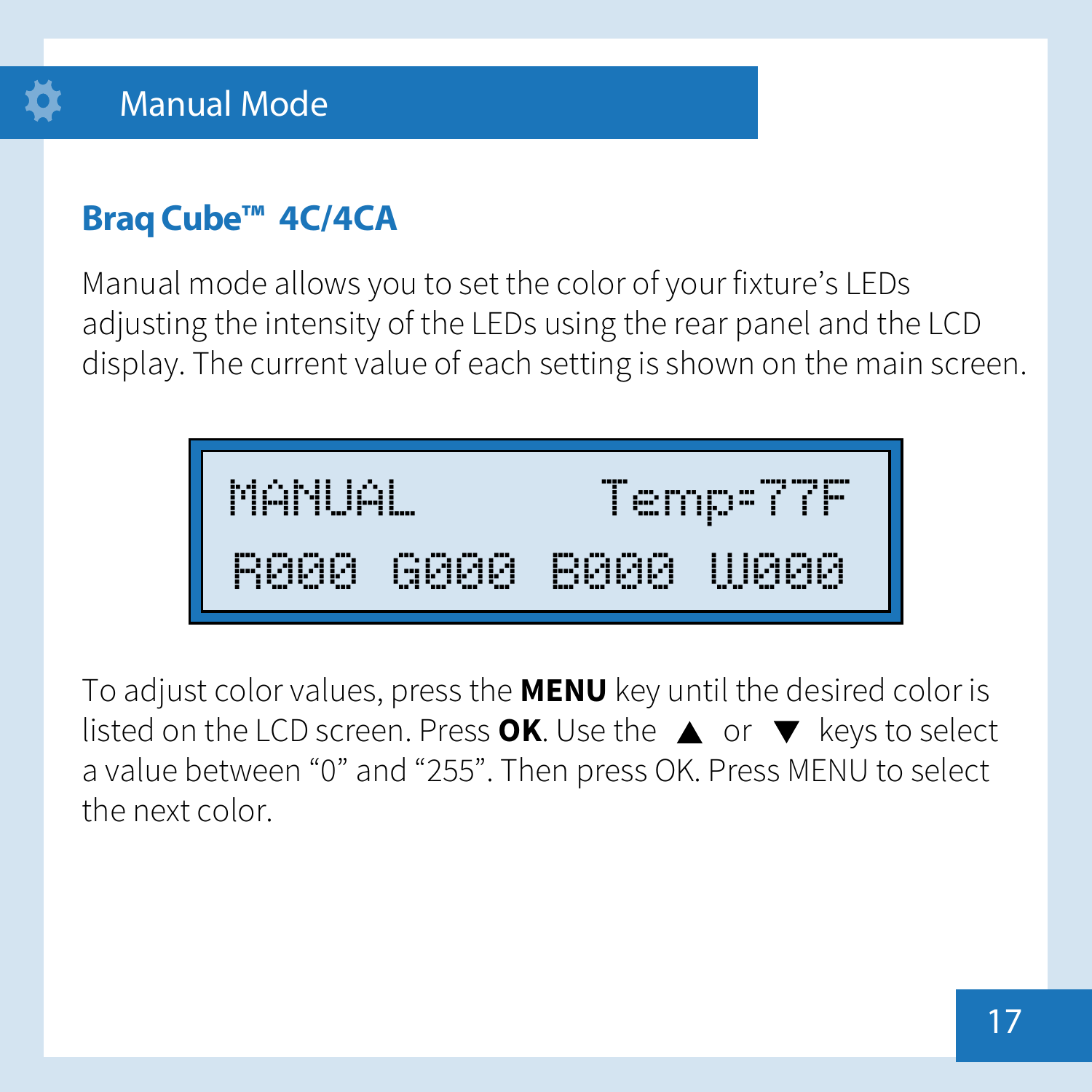

# **Braq Cube™ WNC/3W**

When set to Manual Mode, the WNC allows you to set the color of your fixture by adjusting the intensity of the LEDs using the rear panel and the LCD display. The current value of each setting is shown on the main screen.



To adjust color values, press the **MENU** key until the desired color is listed on the LCD screen. Press  $OK$ . Use the  $\triangle$  or  $\nabla$  keys to select a value between "0" and "255". Then press **OK**. Press MENU to select the next color.

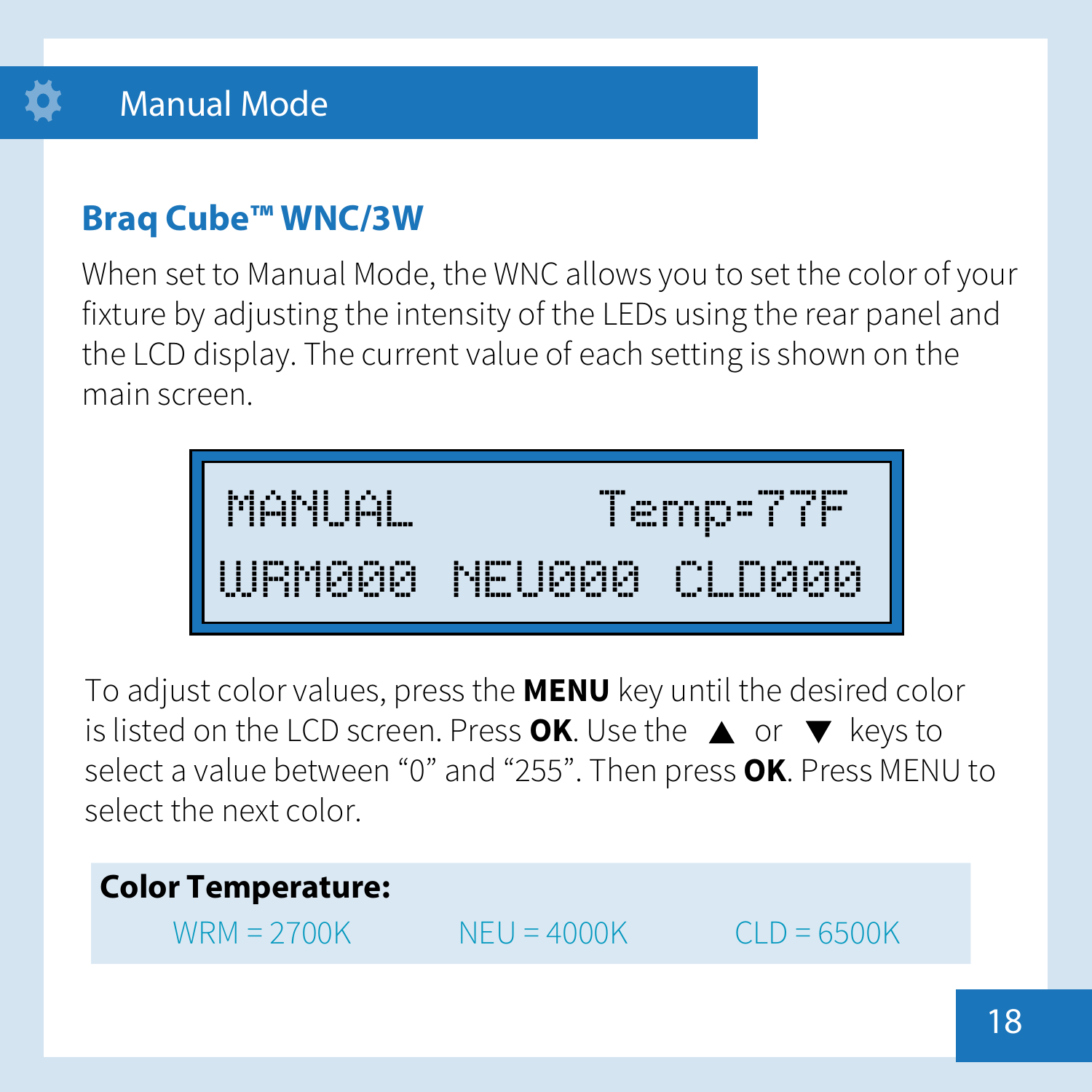Color wash is only available in Braq Cube™ 4C/4CA. In Color Wash mode, the 4C/4CA automatically cycles through its entire saturated color spectrum by modulating the intensity of the red, green and blue LEDs.

COLOR WASH Temp=77F Time00:15 Offset=000

There are two user settings that can be adjusted in Color Wash mode. The current value of each setting is shown on the main screen.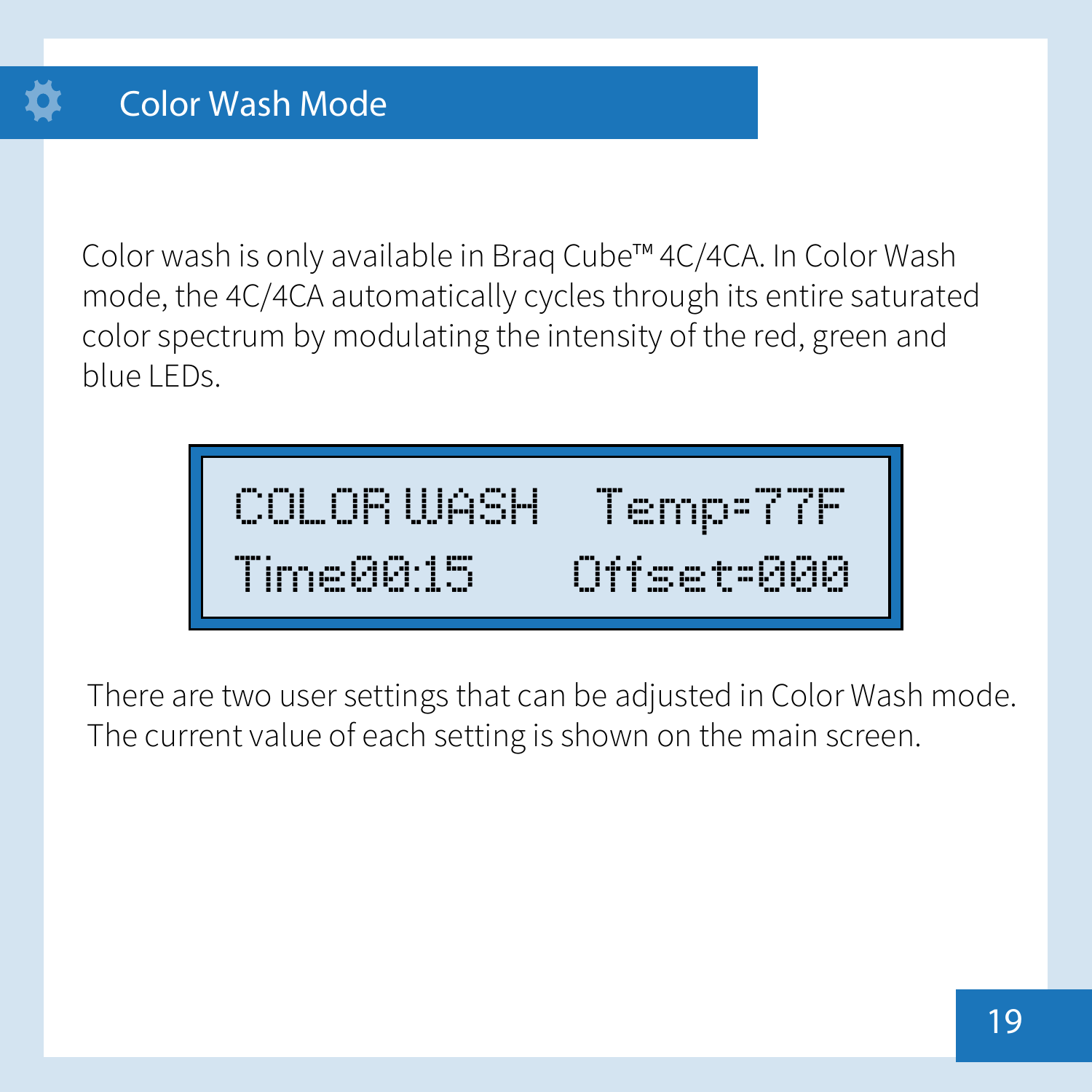# **Wash Timer**

The wash timer determines how long it takes for the Braq Cube™ to complete an entire color cycle, and, by extension, the rate at which the colors change. Choose a short time for a rapid wash or a longer time for a slower wash. To change the Wash Timer, press **MENU** and select "CHANGE WASH TIMER?" by pressing OK. Use the  $\triangle$  or  $\nabla$ keys to select a Wash Time between 15 seconds and 60 minutes (in 15 second intervals).

# **Wash Offset**

When set to Color Wash Mode, the Braq Cube™ is operating as a DMX master and is sending DMX512 data, allowing it to control unique color washes on up to fourteen additional fixtures in a chain (set to DMX mode).

**NOTE:** SLAVE FIXTURES SHOULD BE SET TO DMX MODE AND ASSIGNED TO CHANNELS FIVE, NINE, THIRTEEN, ETC (IN FOUR CHANNEL INCREMENTS).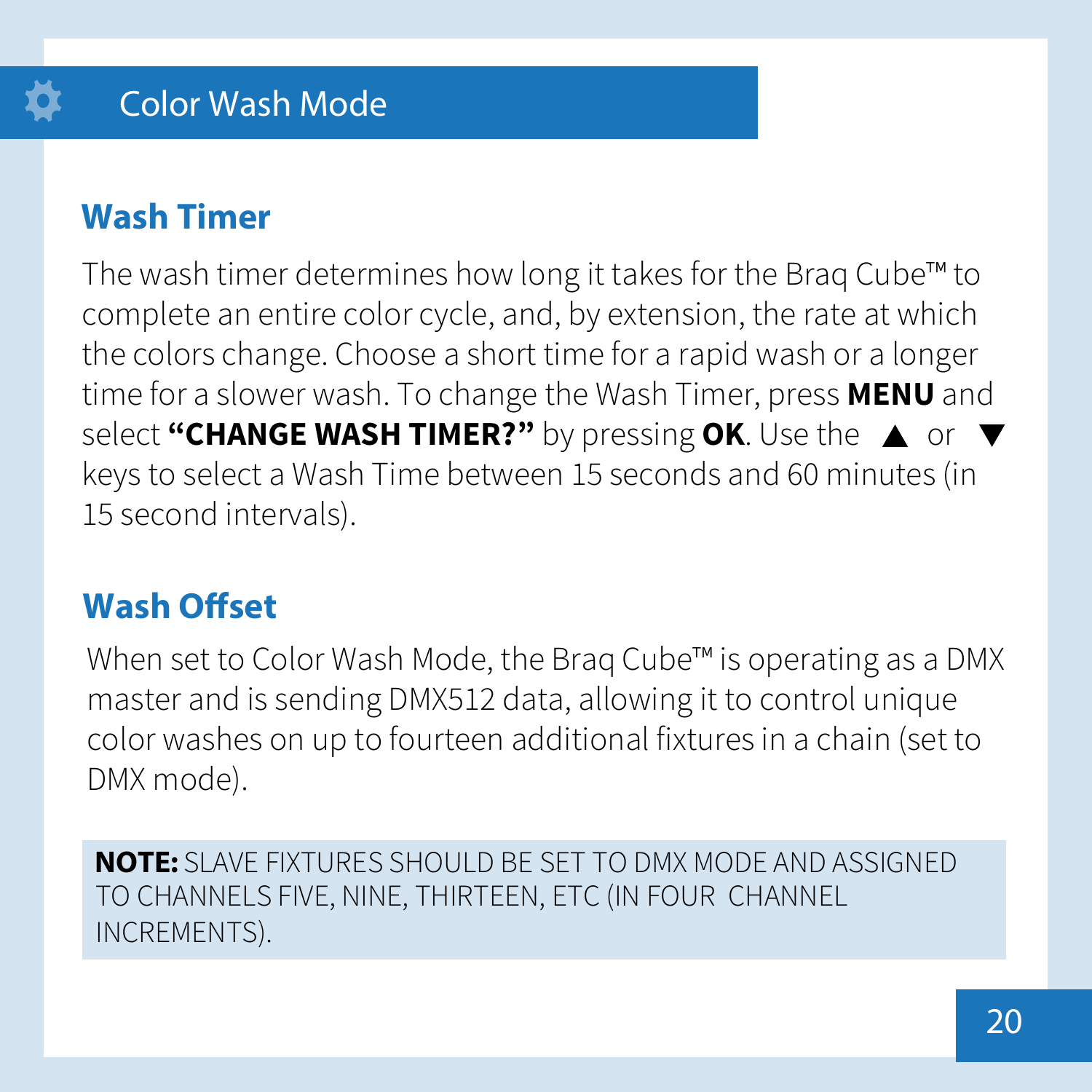

Use the Wash Offset function to control the interaction between multiple Braq Cubes™ in a Color Wash chain. The Wash Offset determines the length of delay between each light, or how long it takes to "pass" a color from one light to the next. Set the Wash Offset to "0" and the lights will color wash in unison, displaying the same color at the same time. Create a multi-fixture Chasing Rainbow effect, where color passes from light to light, by increasing the Wash Offset. The larger the offset time, the longer it takes for a color to pass to the next light.

To change the Wash Offset, press **MENU** and select "CHANGE **WASH OFFSET?"** by pressing **OK**. Use the or keys to select the time delay (up to 511 seconds) between lights.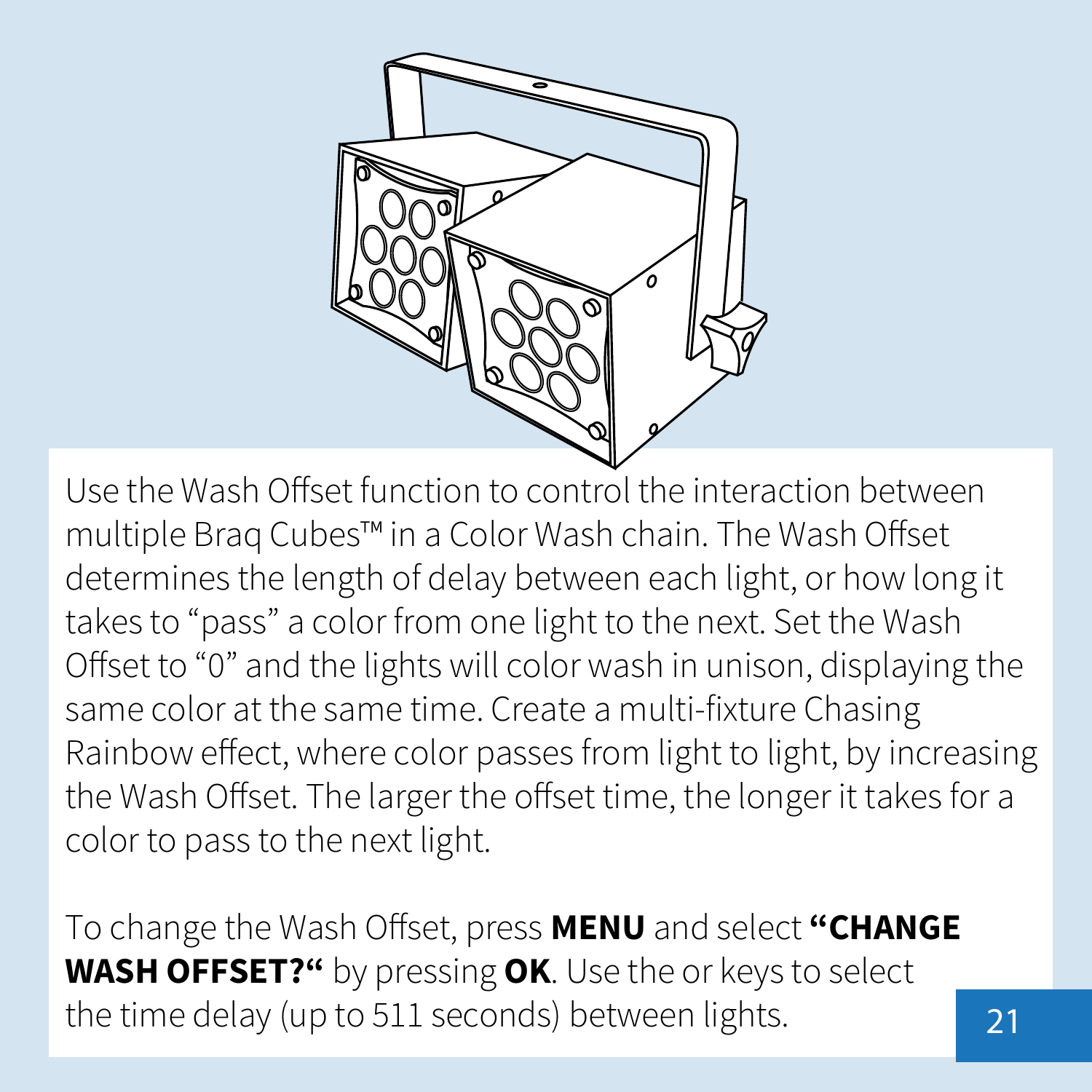In Serial mode, the unit is controlled by the serial data it receives on the XLR connector located on the rear panel or via CubeConnect™. If your unit does not have Serial Mode you will need to enable it by entering **FACTORY SETUP** using the **MENU** button. For the password enter **"3270"**. Using the **MENU** button to toggle through the options select **SET CONFIG OPTIONS** and click **OK**. Next use the **MENU** button to toggle through the options select **SERIAL MODE ON** and click **OK**. Finally click **OK** to exit.

The serial address required to control the fixture is dependent on the factory setting in use (for example - four color BRAQ Cubes™ use four Serial Channels while one color BRAQ Cubes™ use one).

# **Serial Address**

To change the Serial address, press **MENU** until **"CHANGE SER ADDRESS?"** appears on the LCD, and press **OK**. Select the desired Serial address using the  $\triangle$  or  $\nabla$  keys, and press **OK**.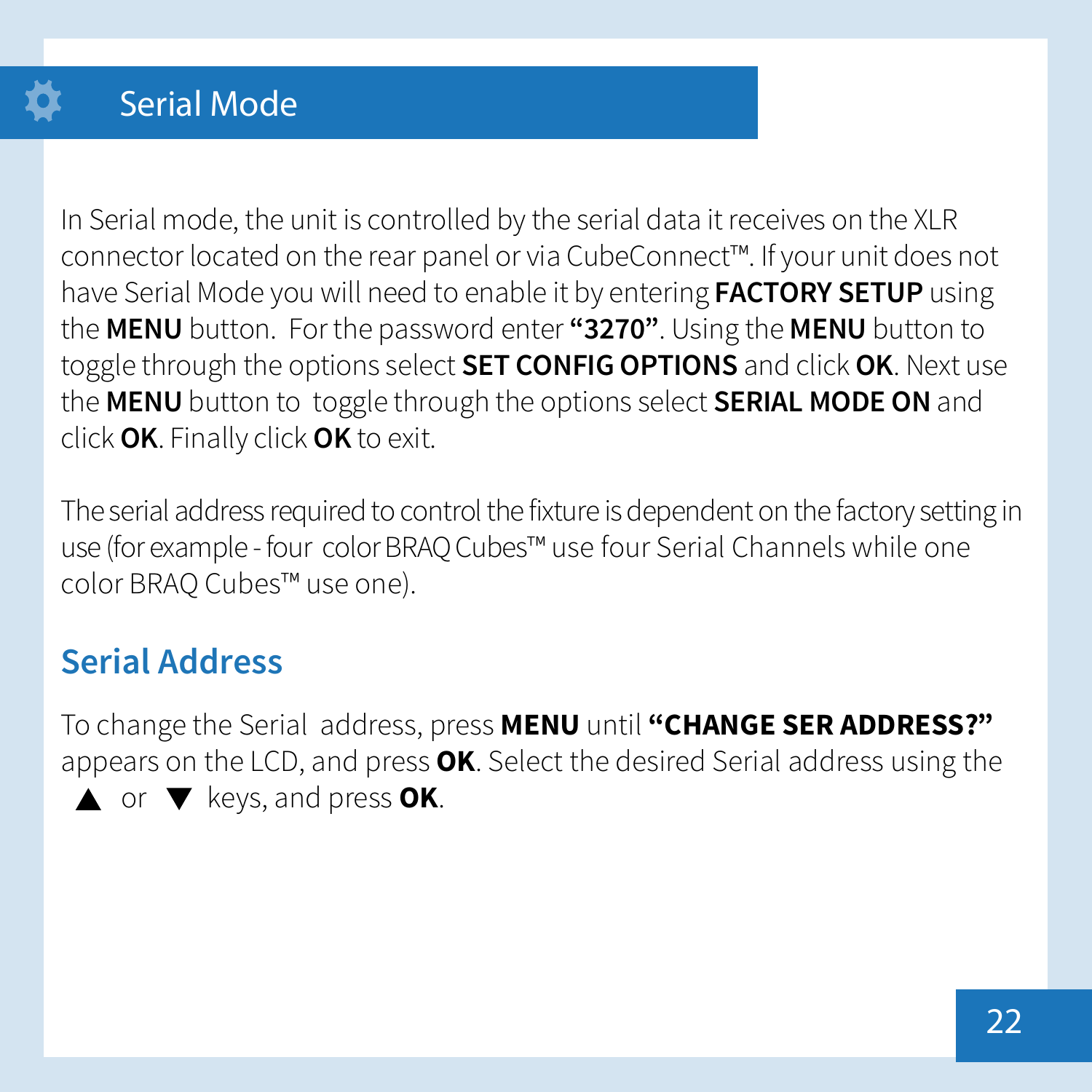## **Beam Angles**

The beam angle can be easily adjusted using a holographic diffusing film. Using Braq Cube™ without a diffusing film will create a narrow beam angle.

**WARNING: DISCONNECT THE POWER CABLE BEFORE REMOVING THUMBSCREWS** 

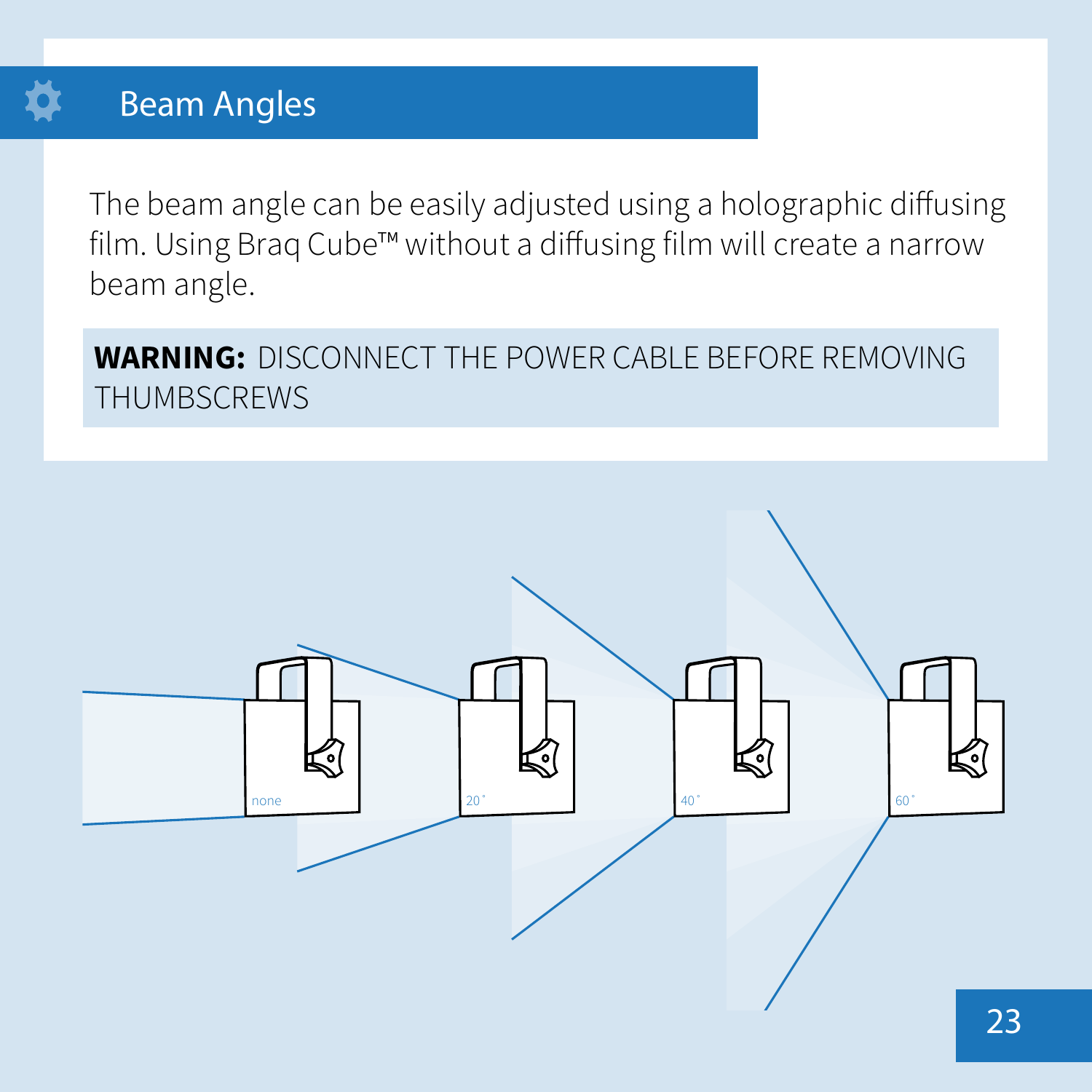## Beam Angles

To change the diffusing film, unscrew the thumbscrews from the front panel and remove the acrylic panel. Replace the existing film with the diffuser of your choice. Place the acrylic panel on top and secure it with four thumbscrews.

**NOTE:** Custom beam angles available upon request.

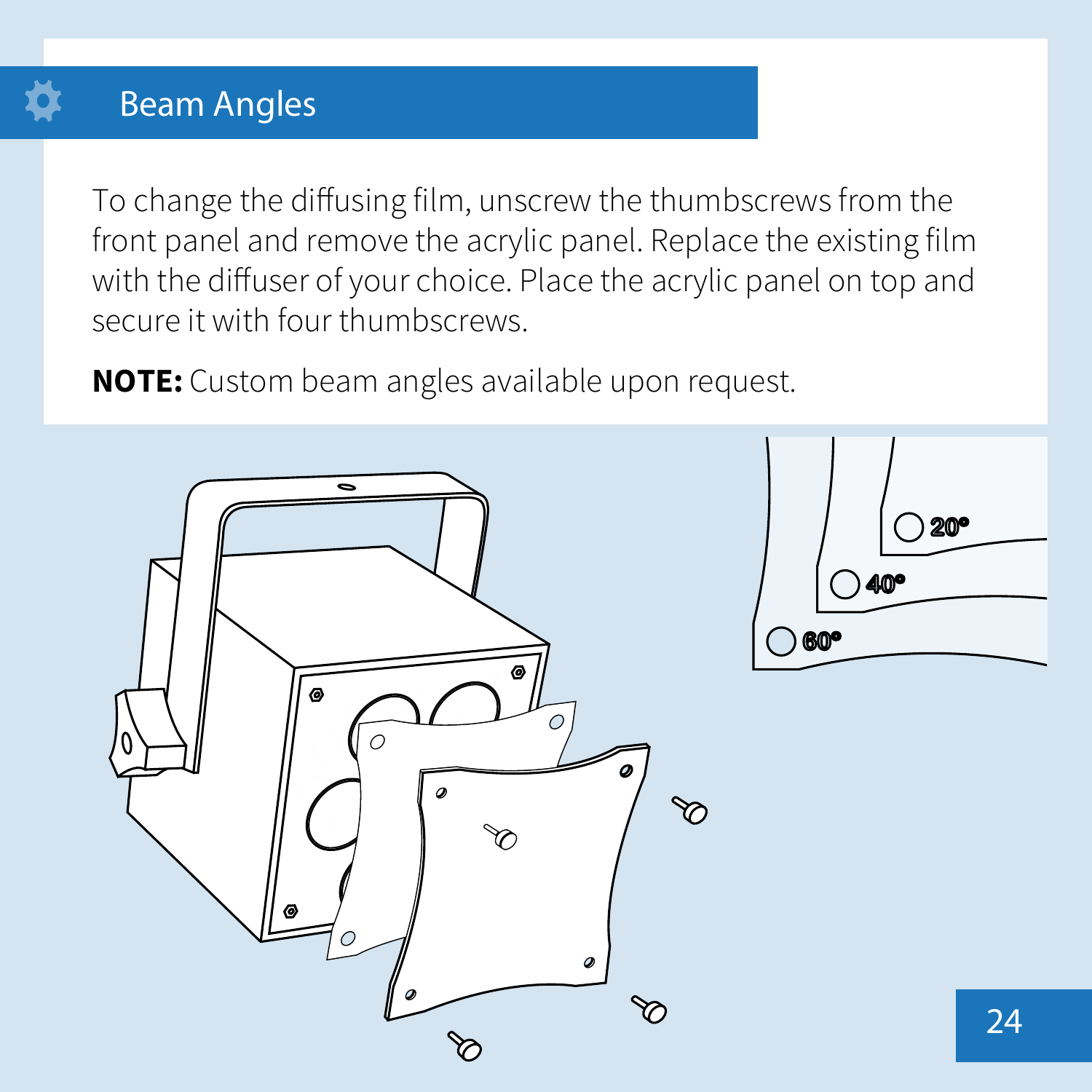

## Mounting

**WARNING:**DISCONNECT THE POWER CABLE BEFORE MAKING ANY CONFIGURATION ADJUSTMENTS.

# **Linear Arrays:**

The Braq Cube™ can be used as a single fixture or in multi-fixture arrays.

**NOTE:** ADDITIONAL YOKES AND THREADED ROD ARE REQUIRED.

To connect multiple fixtures, remove the threaded rod by unscrewing one of the side knobs and using the other to pull the rod out. Slide off the yoke and washers and put them to the side.

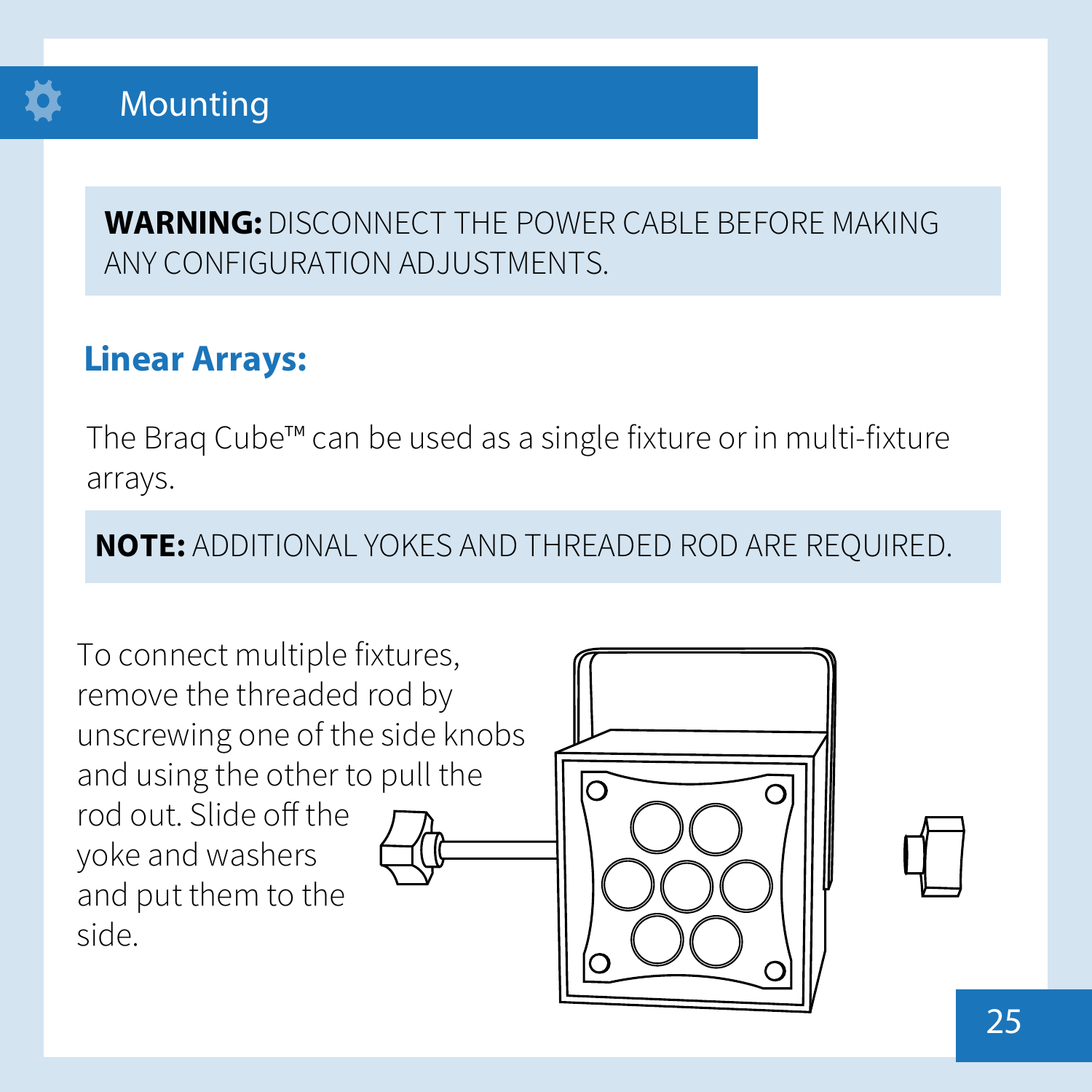Place the fixtures next to each other. Attach a knob to one side of the double length threaded rod. Slide the double bracket around the fixtures. Align the holes and position spacers on both sides of each fixture (do not use multiple spacers between fixtures).

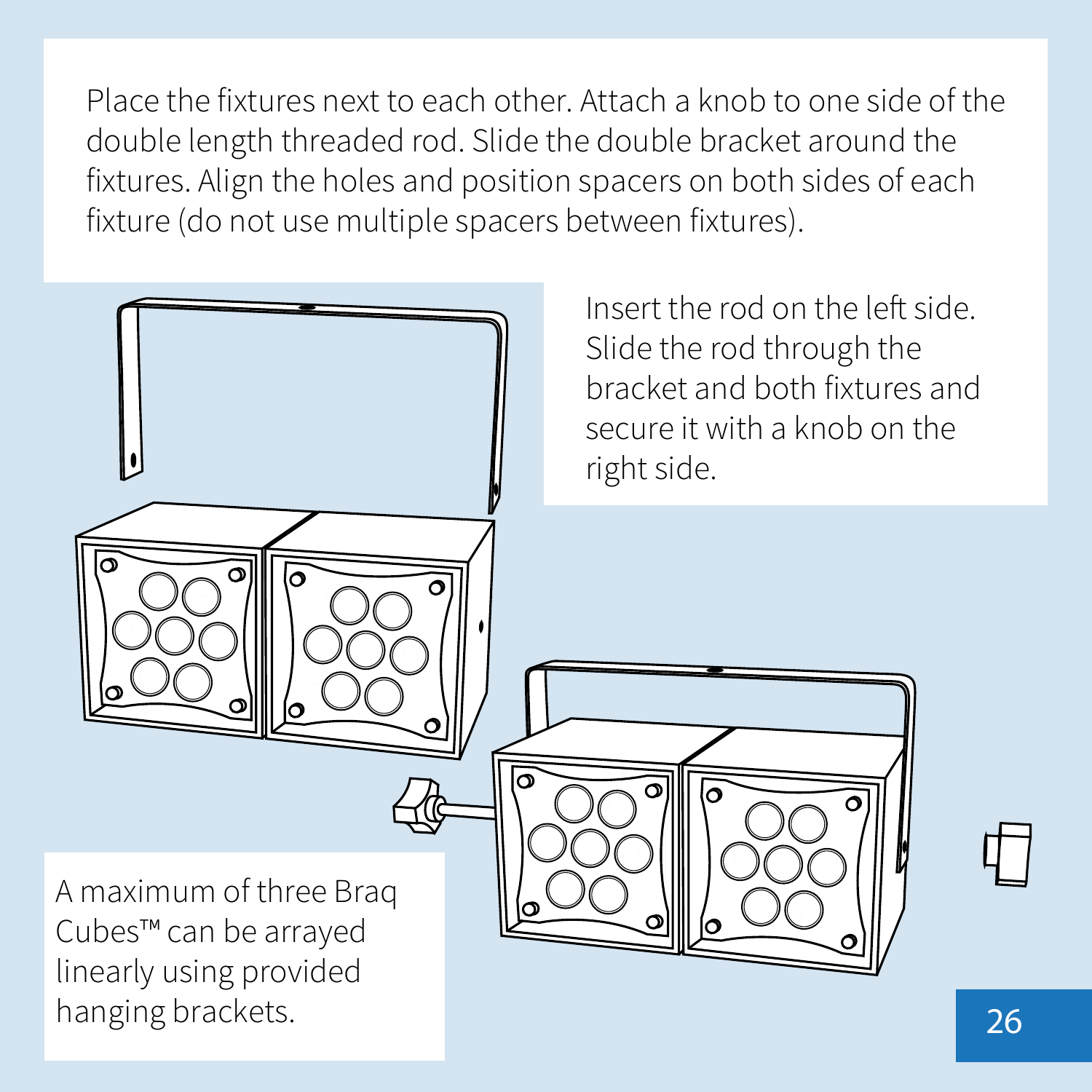# Safety Cables

Single Braq Cubes™ as well as arrays can be suspended from truss or other major support structures using 3rd party clamping devices. When used in suspended applications, a safety cable (provided by others) must be used as a positive retaining means between the main support structure and each Braq Cube™ using the "safety cable hole."

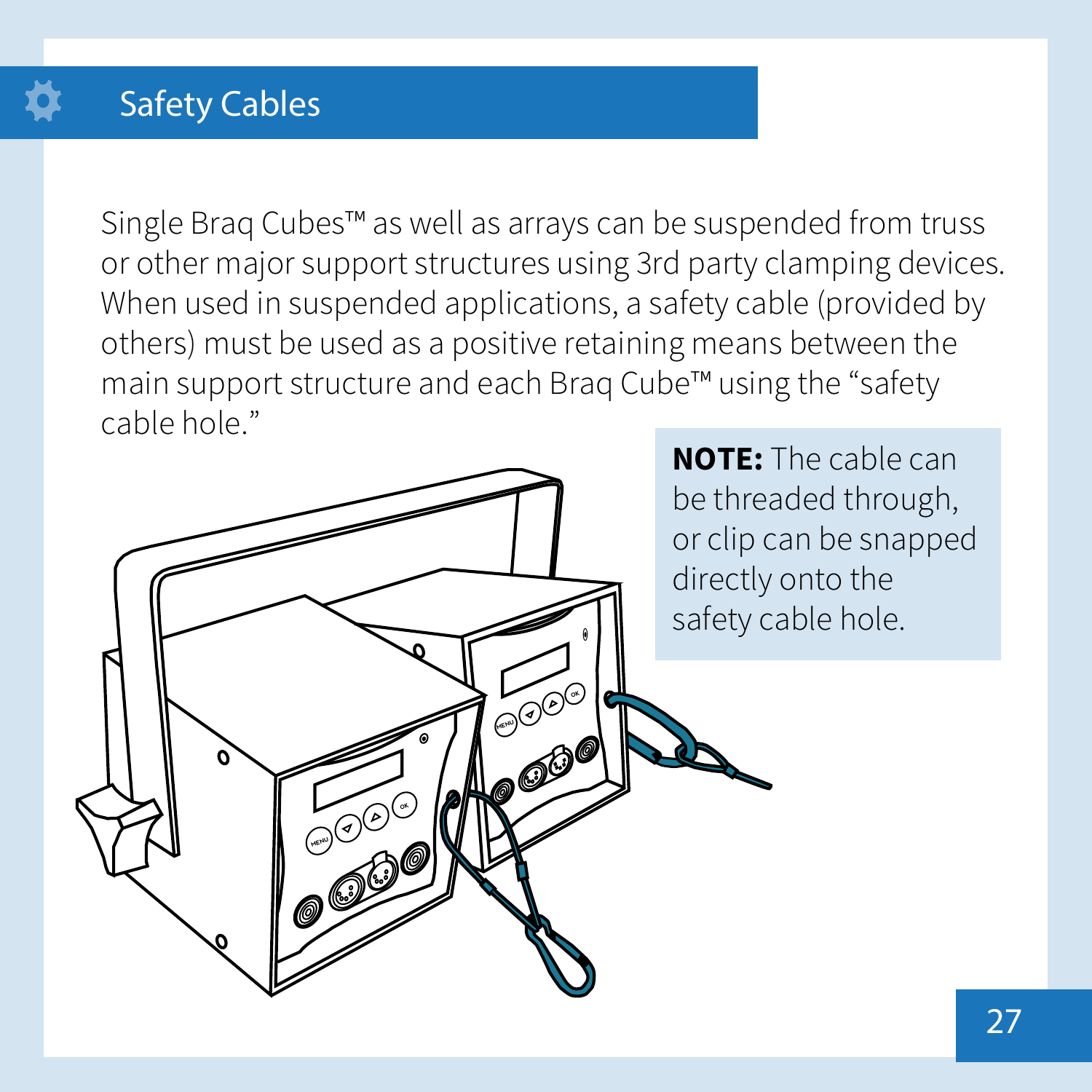# FCC Warning

**This equipment has been tested and found to comply with the regulations for a Class A digital device, pursuant to Part 15 of the FCC Rules. These limits are designed to provide reasonable protection against harmful interference when the equipment is operated in a commercial environment. This equipment generates, uses, and can radiate radio frequency energy and, if not installed and used in accordance with this user's guide, may cause harmful interference to radio communications. Operation of this equipment in a residential area is likely to cause harmful interference, in which case the user will be required to correct the interference at his own expense.**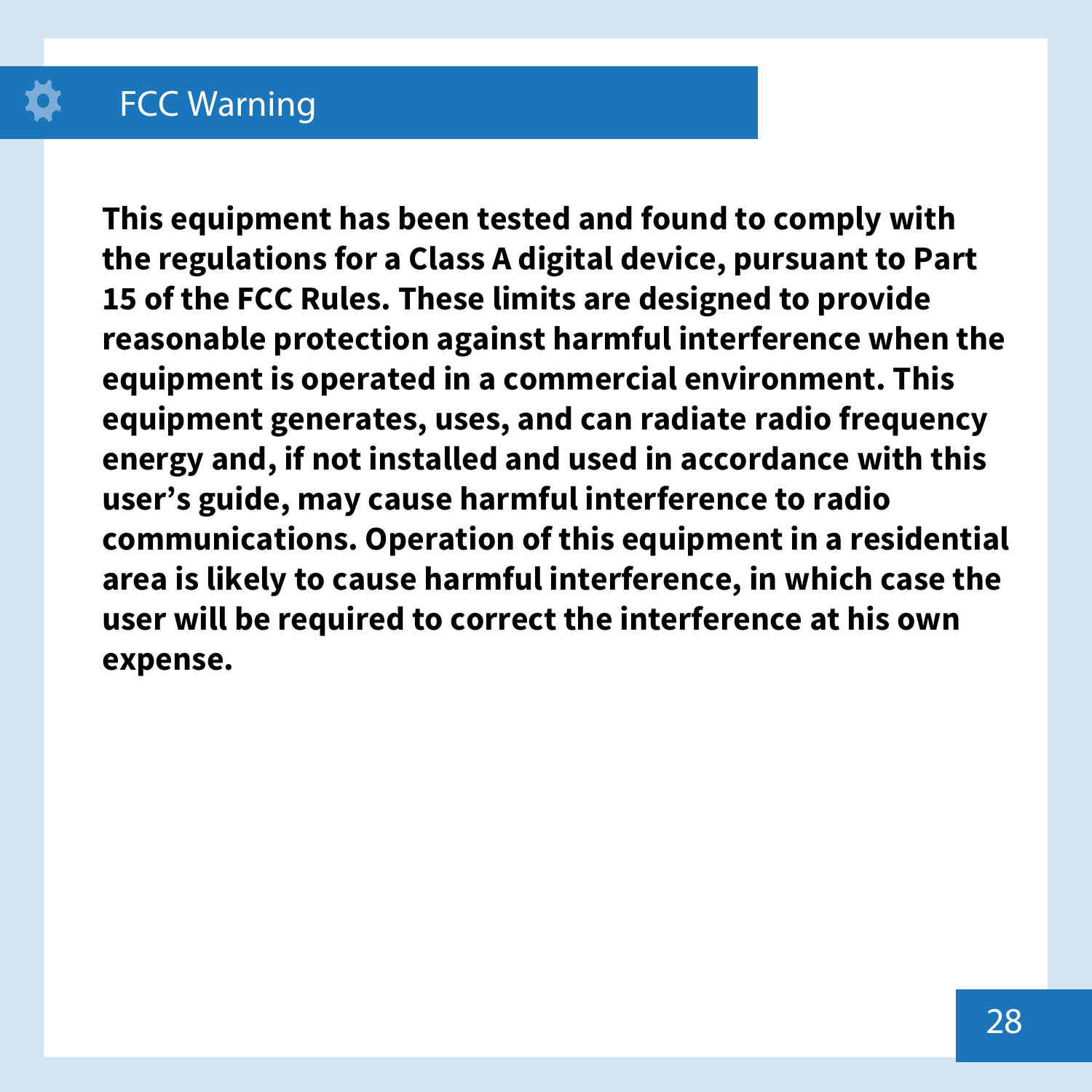1. The use of a safety cable is required when rigging the fixture.

2. Before use, make sure all screws and safety points are secured.

3. Make sure the light is unplugged before performing any service to the unit.

4. **ALWAYS** keep this product out of reach of children and untrained persons.

5. **ALWAYS** adhere to safety instructions and warnings, including any and all instructions set forth in the Product Specifications.

6. To allow for proper cooling, airflow must not be restricted through the front and rear of the fixture - do not block off the front or rear panel.

7. For Dry locations/Indoor use only.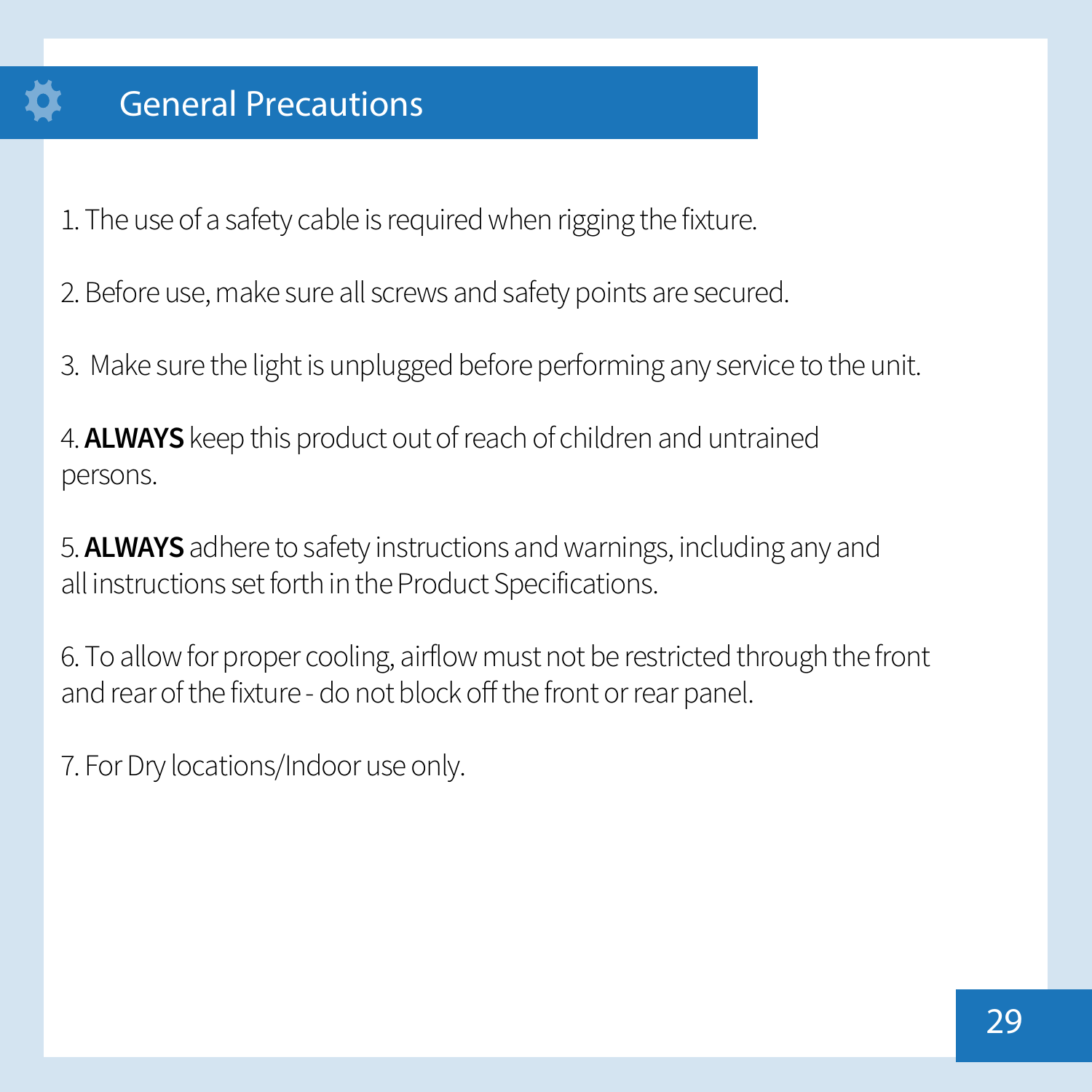The Braq Cube™ has warning messages built in that will instruct you when an action needs to be taken.

On startup, if a DMX signal is not present on the DMX connectors, and the fixture is set to DMX mode, all of the LEDs will glow dimly. This feature can be used for troubleshooting your DMX control lines. Once DMX is detected the fixture will instantaneously respond to the command it is given.

The Braq Cube™ is equipped with an internal temperature sensor. If an overheat condition is experienced all of the red LEDs will glow dimly and a warning message will be displayed on the rear LCD. If this occurs unplug the 120VAC power connector from the unit and wait three seconds. Plug the fixture in again. If the same condition occurs again contact the manufacturer.